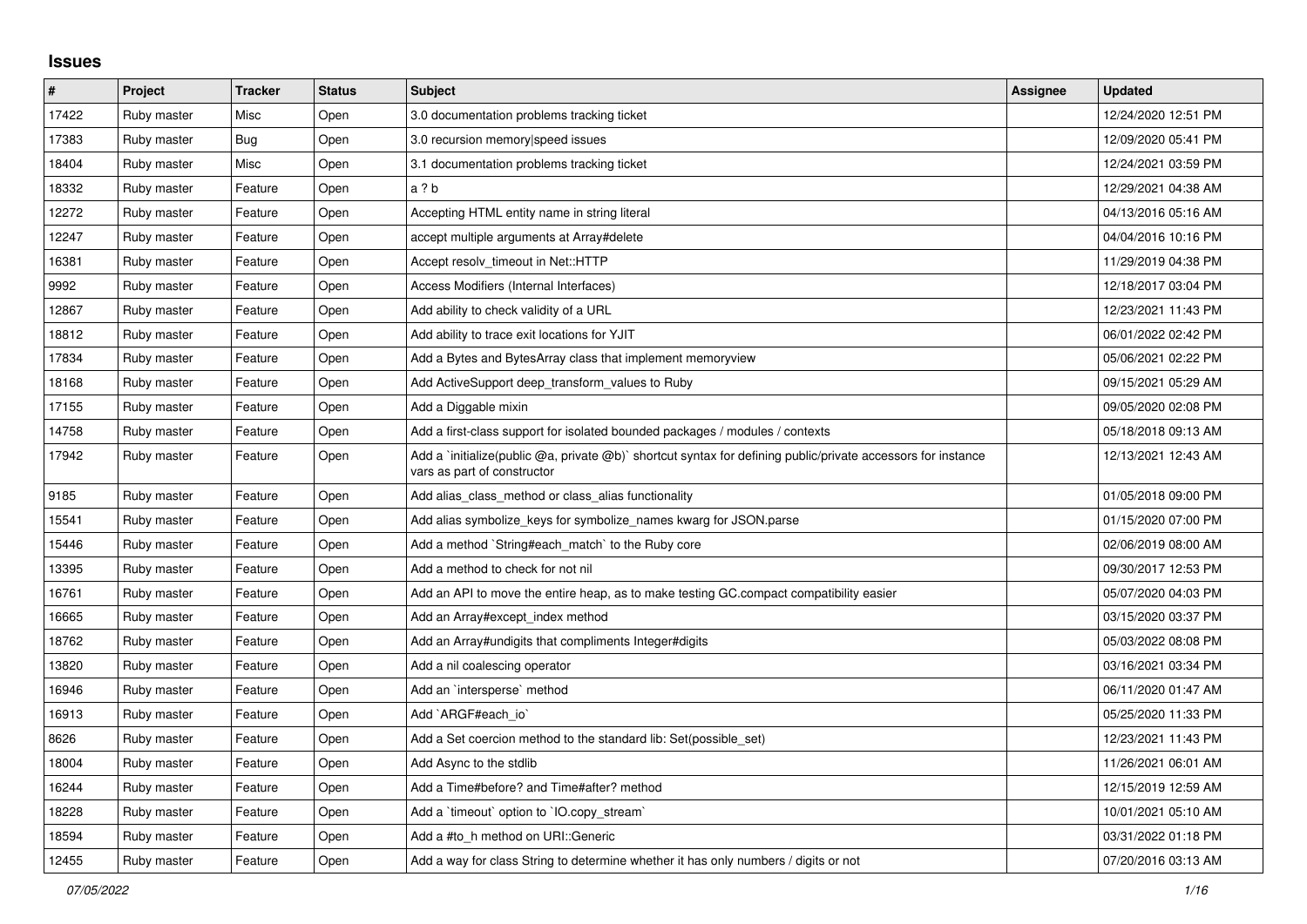| $\vert$ # | Project     | <b>Tracker</b> | <b>Status</b> | <b>Subject</b>                                                                             | Assignee | <b>Updated</b>      |
|-----------|-------------|----------------|---------------|--------------------------------------------------------------------------------------------|----------|---------------------|
| 16018     | Ruby master | Feature        | Open          | Add a way to deprecate methods                                                             |          | 09/02/2019 06:24 AM |
| 15222     | Ruby master | Feature        | Open          | Add a way to distinguish between Struct classes with and without keyword initializer       |          | 10/11/2018 01:16 PM |
| 16150     | Ruby master | Feature        | Open          | Add a way to request a frozen string from to_s                                             |          | 06/03/2022 04:42 PM |
| 11148     | Ruby master | Feature        | Open          | Add a way to require files, but not raise an exception when the file isn't found           |          | 05/13/2015 05:57 PM |
| 18593     | Ruby master | Feature        | Open          | Add back URI.escape                                                                        |          | 02/18/2022 07:45 PM |
| 12802     | Ruby master | Feature        | Open          | Add BLAKE2 support to Digest                                                               |          | 09/02/2019 05:58 AM |
| 16282     | Ruby master | Feature        | Open          | Add "call data" wrapper IMEMO object so inline cache can be updated                        |          | 10/29/2019 12:13 AM |
| 11373     | Ruby master | Feature        | Open          | Add command line option to query valid values for --dump                                   |          | 07/27/2021 11:09 AM |
| 13263     | Ruby master | Feature        | Open          | Add companion integer nth-root method to recent Integer#isqrt                              |          | 04/05/2017 12:49 AM |
| 15393     | Ruby master | Feature        | Open          | Add compilation flags to freeze Array and Hash literals                                    |          | 01/15/2019 12:15 AM |
| 17496     | Ruby master | Feature        | Open          | Add constant Math::TAU                                                                     |          | 01/13/2021 05:47 AM |
| 18146     | Ruby master | Feature        | Open          | Add `delete_prefix` and `delete_suffix` to `Pathname`                                      |          | 09/03/2021 04:59 AM |
| 14618     | Ruby master | Feature        | Open          | Add display width method to String for CLI                                                 |          | 03/21/2018 04:00 AM |
| 14768     | Ruby master | Misc           | Open          | Add documentation for    and &&                                                            |          | 05/17/2018 09:45 AM |
| 15514     | Ruby master | Misc           | Open          | Add documentation for implicit array decomposition                                         |          | 01/10/2019 04:43 PM |
| 15590     | Ruby master | Feature        | Open          | Add dups to Array to find duplicates                                                       |          | 02/08/2019 10:00 AM |
| 11577     | Ruby master | Feature        | Open          | Add encodeURIComponent compatible API for URI                                              |          | 10/09/2015 01:40 PM |
| 14077     | Ruby master | Feature        | Open          | Add Encoding::FILESYSTEM and Encoding::LOCALE constants                                    |          | 11/03/2017 09:31 PM |
| 14399     | Ruby master | Feature        | Open          | Add Enumerable#product                                                                     |          | 08/11/2019 09:34 PM |
| 14593     | Ruby master | Feature        | Open          | Add `Enumerator#concat`                                                                    |          | 03/08/2018 09:15 PM |
| 16833     | Ruby master | Feature        | Open          | Add Enumerator#empty?                                                                      |          | 05/06/2020 07:55 PM |
| 18438     | Ruby master | Feature        | Open          | Add `Exception#additional_message` to show additional error information                    |          | 02/07/2022 02:55 AM |
| 14092     | Ruby master | Feature        | Open          | Add extension key argument to Tempfile                                                     |          | 11/08/2017 06:47 PM |
| 18248     | Ruby master | Misc           | Open          | Add Feature Triaging Guide                                                                 |          | 10/12/2021 03:21 PM |
| 13893     | Ruby master | Feature        | Open          | Add Fiber#[] and Fiber#[]= and restore Thread#[] and Thread#[]= to their original behavior |          | 08/14/2020 01:48 AM |
| 11583     | Ruby master | Feature        | Open          | Add File#unlink                                                                            |          | 10/12/2015 05:40 AM |
| 17165     | Ruby master | Feature        | Open          | Add `filter` and `flatten` keywords to `Enumerable#map`                                    |          | 09/13/2020 09:41 AM |
| 16929     | Ruby master | Feature        | Open          | Add GC.start(compact: true)                                                                |          | 06/01/2020 03:42 PM |
| 13924     | Ruby master | Feature        | Open          | Add headings/hints to RubyVM::InstructionSequence#disasm                                   |          | 09/20/2017 01:40 PM |
| 9556      | Ruby master | Feature        | Open          | Add HTTP#get block functionality to HTTP.get                                               |          | 02/23/2014 05:53 AM |
| 15202     | Ruby master | Misc           | Open          | Adding Coverity Scan to CI to see the result casually                                      |          | 10/25/2018 10:50 AM |
| 14404     | Ruby master | Feature        | Open          | Adding writev support to IO#write_nonblock                                                 |          | 01/29/2018 12:29 AM |
| 18835     | Ruby master | Feature        | Open          | Add InstructionSequence#type method                                                        |          | 06/16/2022 10:30 PM |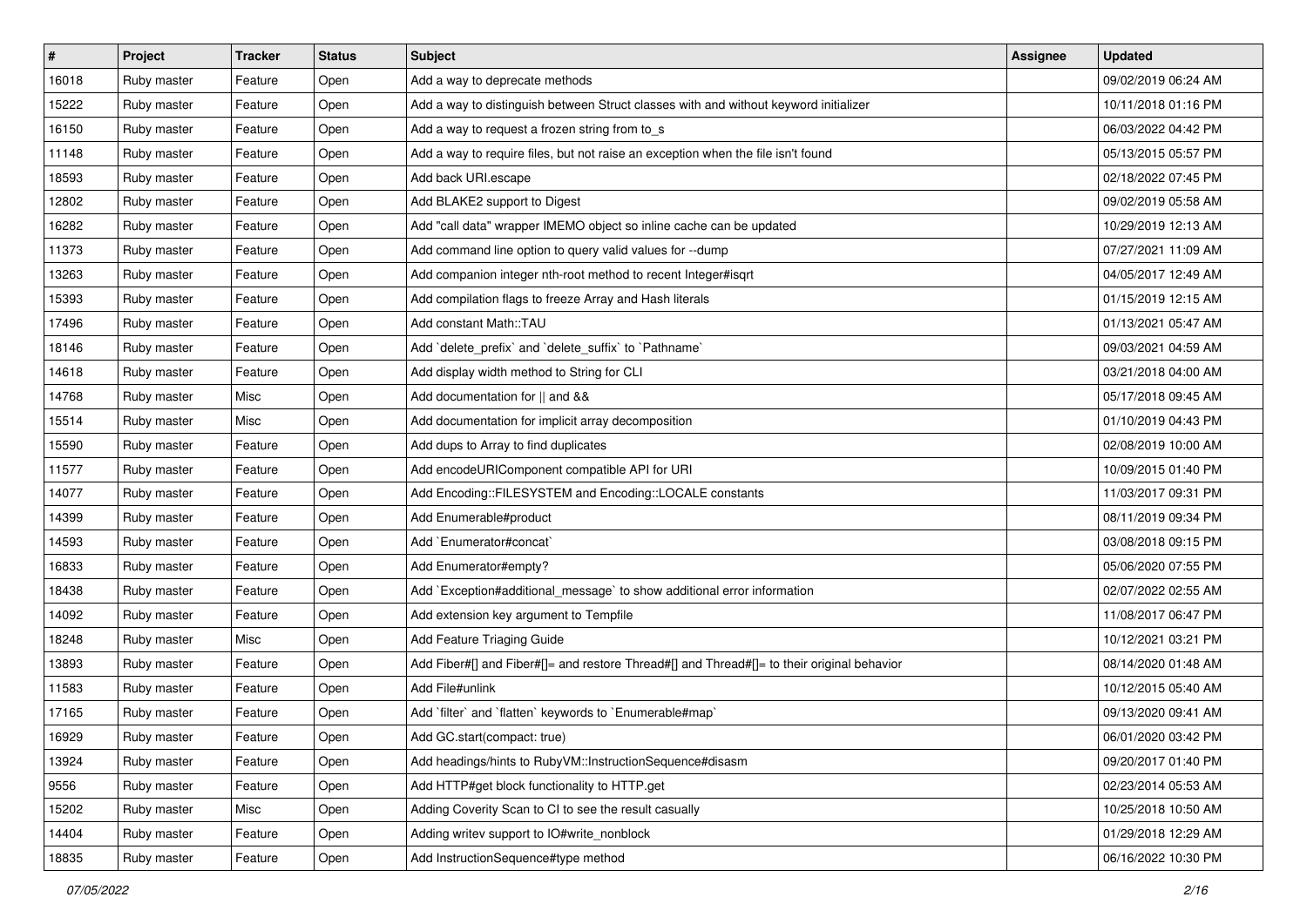| $\vert$ # | Project     | <b>Tracker</b> | <b>Status</b> | Subject                                                                                                                                | Assignee | <b>Updated</b>      |
|-----------|-------------|----------------|---------------|----------------------------------------------------------------------------------------------------------------------------------------|----------|---------------------|
| 16245     | Ruby master | Feature        | Open          | Add interfaces to count and measure size all IMEMO objects                                                                             |          | 10/17/2019 09:16 PM |
| 16757     | Ruby master | Feature        | Open          | Add intersection to Range                                                                                                              |          | 01/22/2022 07:26 AM |
| 17833     | Ruby master | Feature        | Open          | add IO.readinto(b) where b is a bytes like object that is you can get a memoryview from                                                |          | 06/30/2021 02:36 PM |
| 17326     | Ruby master | Feature        | Open          | Add Kernel#must! to the standard library                                                                                               |          | 06/22/2022 04:10 PM |
| 11597     | Ruby master | Feature        | Open          | Add Linux-specific setfsuid(2)/setfsgid(2)                                                                                             |          | 10/15/2015 10:08 PM |
| 16231     | Ruby master | Feature        | Open          | Add #location to Net::HTTPResponse                                                                                                     |          | 10/06/2019 11:14 PM |
| 14122     | Ruby master | Feature        | Open          | Add LogicError                                                                                                                         |          | 06/17/2019 11:47 PM |
| 18179     | Ruby master | Feature        | Open          | Add Math methods to Numeric                                                                                                            |          | 03/24/2022 02:54 PM |
| 16899     | Ruby master | Feature        | Open          | Add method `Array#both_end`                                                                                                            |          | 05/18/2020 01:44 AM |
| 8994      | Ruby master | Feature        | Open          | add methods for Float to get if an NaN is quiet or not, also add class methods for Float to "generate" an<br>quiet NaN and an loud NaN |          | 10/21/2019 10:38 PM |
| 15571     | Ruby master | Feature        | Open          | Add methods: iroot, root, and roots                                                                                                    |          | 01/30/2019 06:17 PM |
| 14771     | Ruby master | Feature        | Open          | Add method to create DNS resource from data string                                                                                     |          | 05/17/2018 10:43 PM |
| 9779      | Ruby master | Feature        | Open          | Add Module#descendents                                                                                                                 |          | 01/05/2018 09:00 PM |
| 17753     | Ruby master | Feature        | Open          | Add Module#namespace                                                                                                                   |          | 07/04/2022 01:42 AM |
| 8275      | Ruby master | Feature        | Open          | Add Module#public_const_get                                                                                                            |          | 12/23/2021 11:43 PM |
| 18418     | Ruby master | Feature        | Open          | Add Net::HTTP#security_level=                                                                                                          |          | 12/19/2021 11:58 AM |
| 18675     | Ruby master | Feature        | Open          | Add new exception class for resolv timeouts                                                                                            |          | 04/01/2022 11:22 PM |
| 17406     | Ruby master | Feature        | Open          | Add `NoMatchingPatternError#depth`                                                                                                     |          | 12/19/2020 03:18 PM |
| 18809     | Ruby master | Feature        | Open          | Add Numeric#ceildiv                                                                                                                    |          | 06/21/2022 06:21 PM |
| 9585      | Ruby master | Feature        | Open          | Add Object#in? to make ruby easier to read                                                                                             |          | 03/15/2014 04:49 PM |
| 8751      | Ruby master | Feature        | Open          | Add offsets to method#source_location                                                                                                  |          | 12/23/2021 11:43 PM |
| 13765     | Ruby master | Feature        | Open          | Add Proc#bind                                                                                                                          |          | 07/26/2017 01:31 PM |
| 18774     | Ruby master | Feature        | Open          | Add Queue#pop(timeout:)                                                                                                                |          | 05/20/2022 12:27 AM |
| 18131     | Ruby master | <b>Bug</b>     | Open          | addr2line.c: Some inlined functions mistakenly shown                                                                                   |          | 08/24/2021 07:59 PM |
| 13933     | Ruby master | Feature        | Open          | Add Range#empty?                                                                                                                       |          | 10/25/2017 09:19 AM |
| 11917     | Ruby master | Feature        | Open          | Add Range#length as an alias for size                                                                                                  |          | 01/30/2016 07:01 AM |
| 14777     | Ruby master | Feature        | Open          | Add Range#offset ?                                                                                                                     |          | 05/19/2018 03:50 PM |
| 18515     | Ruby master | Feature        | Open          | Add Range#reverse_each implementation for performance                                                                                  |          | 01/31/2022 02:23 AM |
| 15217     | Ruby master | Feature        | Open          | Add Resolv.current_resolver                                                                                                            |          | 10/08/2018 11:18 PM |
| 17134     | Ruby master | Feature        | Open          | Add resolv_timeout to TCPSocket                                                                                                        |          | 12/10/2020 09:09 AM |
| 13639     | Ruby master | Feature        | Open          | Add "RTMIN" and "RTMAX" to Signal.list                                                                                                 |          | 08/31/2017 09:06 AM |
| 14833     | Ruby master | Feature        | Open          | Add RubyVM::AST::Node#pretty_print                                                                                                     |          | 06/07/2018 02:56 PM |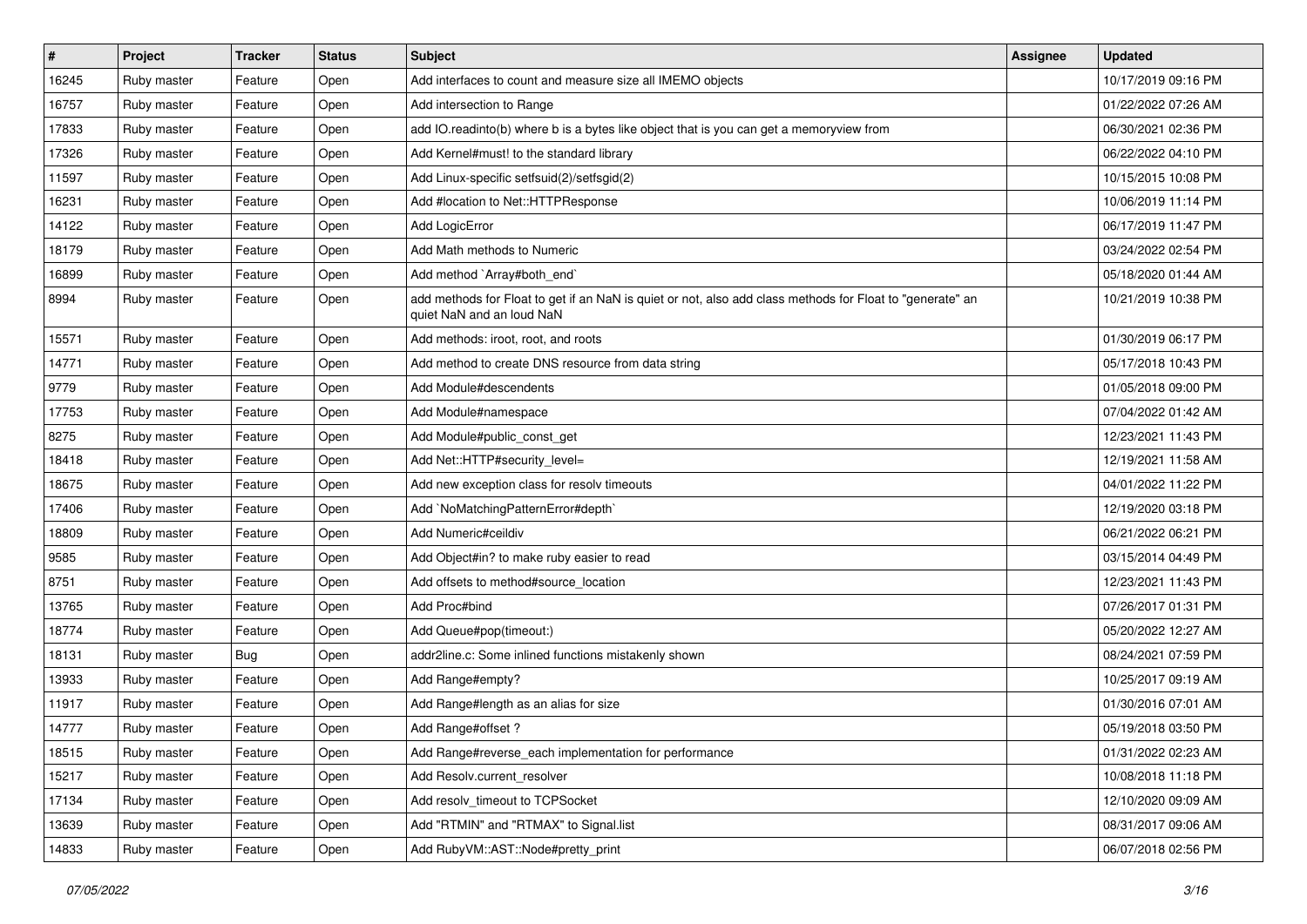| $\sharp$ | Project     | <b>Tracker</b> | <b>Status</b> | Subject                                                                                           | <b>Assignee</b> | <b>Updated</b>      |
|----------|-------------|----------------|---------------|---------------------------------------------------------------------------------------------------|-----------------|---------------------|
| 17375    | Ruby master | Feature        | Open          | Add scheduler callbacks for transferring fibers                                                   |                 | 12/07/2020 11:31 PM |
| 17208    | Ruby master | Feature        | Open          | Add `Set#compact` and `Set#compact!` methods                                                      |                 | 11/05/2020 10:44 AM |
| 17325    | Ruby master | Feature        | Open          | Adds Fiber#cancel, which forces a Fiber to break/return                                           |                 | 11/19/2020 12:34 AM |
| 14114    | Ruby master | Feature        | Open          | Add #step for Array, Enumerable, Enumerator                                                       |                 | 06/24/2019 05:00 PM |
| 14033    | Ruby master | Feature        | Open          | Add String#append                                                                                 |                 | 08/08/2018 03:01 AM |
| 14919    | Ruby master | Feature        | Open          | Add String#byteinsert                                                                             |                 | 07/18/2018 01:29 PM |
| 13626    | Ruby master | Feature        | Open          | Add String#byteslice!                                                                             |                 | 07/03/2018 11:07 PM |
| 10869    | Ruby master | Feature        | Open          | Add support for option to pre-compile Ruby files                                                  |                 | 02/23/2015 11:08 AM |
| 15560    | Ruby master | Feature        | Open          | Add support for read/write offsets.                                                               |                 | 01/26/2019 11:03 AM |
| 12115    | Ruby master | Feature        | Open          | Add Symbol#call to allow to_proc shorthand with arguments                                         |                 | 11/16/2018 09:49 AM |
| 5478     | Ruby master | Feature        | Open          | Add syntax to import Set into core                                                                |                 | 09/02/2020 12:24 PM |
| 16425    | Ruby master | Feature        | Open          | Add Thread#dig                                                                                    |                 | 12/17/2019 12:15 AM |
| 8640     | Ruby master | Feature        | Open          | Add Time#elapsed to return nanoseconds since creation                                             |                 | 12/23/2021 11:43 PM |
| 10829    | Ruby master | Feature        | Open          | Add to_proc method to the Array class                                                             |                 | 12/23/2021 11:43 PM |
| 16137    | Ruby master | Feature        | Open          | Add $==$ to UnboundMethod                                                                         |                 | 09/07/2019 11:05 AM |
| 8967     | Ruby master | Feature        | Open          | add uninclude and unextend method                                                                 |                 | 09/30/2013 02:18 PM |
| 9887     | Ruby master | Feature        | Open          | Add uninclude please                                                                              |                 | 05/31/2014 01:33 PM |
| 9929     | Ruby master | Feature        | Open          | add with_default method to Hash                                                                   |                 | 06/11/2014 12:08 AM |
| 15456    | Ruby master | Feature        | Open          | Adopt some kind of consistent versioning mechanism                                                |                 | 02/07/2019 06:26 PM |
| 11660    | Ruby master | Feature        | Open          | a falsy value (similar to js undefined) that facilitates forwarding of default arguments          |                 | 11/05/2019 07:33 PM |
| 15036    | Ruby master | Feature        | Open          | after upgrade when run apt upgrade metasploit                                                     |                 | 12/23/2021 11:43 PM |
| 15804    | Ruby master | Feature        | Open          | A generic method to resolve the indexing on a sequence                                            |                 | 04/28/2019 12:54 PM |
| 11514    | Ruby master | Bug            | Open          | AIX6.1 - Ruby 2.2.3 - Segmentation fault in : byteslice                                           |                 | 09/18/2015 07:39 AM |
| 16781    | Ruby master | Feature        | Open          | alias :fold :reduce                                                                               |                 | 05/16/2020 08:28 AM |
| 12145    | Ruby master | Feature        | Open          | Aliashood between 'size' and 'length' is not consistent                                           |                 | 06/27/2019 10:02 PM |
| 17773    | Ruby master | Feature        | Open          | Alias `Numeric#zero?` and `Float#zero?` as `Numeric#empty?` and `Float#empty?`                    |                 | 04/02/2021 03:39 PM |
| 9784     | Ruby master | Feature        | Open          | Alias URI#merge to URI#join                                                                       |                 | 04/29/2014 05:42 AM |
| 17356    | Ruby master | Feature        | Open          | Alignment of memory allocated through Fiddle struct's malloc                                      |                 | 12/02/2020 11:06 AM |
| 18559    | Ruby master | Feature        | Open          | Allocation tracing: Objects created by the parser are attributed to Kernel.require                |                 | 06/28/2022 12:21 PM |
| 13890    | Ruby master | Feature        | Open          | Allow a regexp as an argument to 'count', to count more interesting things than single characters |                 | 12/30/2017 04:37 AM |
| 14463    | Ruby master | Feature        | Open          | Allow comments to precede dots in member expressions                                              |                 | 12/23/2021 11:43 PM |
| 12968    | Ruby master | Feature        | Open          | Allow default value via block for Integer(), Float() and Rational()                               |                 | 06/28/2017 05:53 PM |
| 16739    | Ruby master | Feature        | Open          | Allow Hash#keys and Hash#values to accept a block for filtering output                            |                 | 07/10/2020 04:09 PM |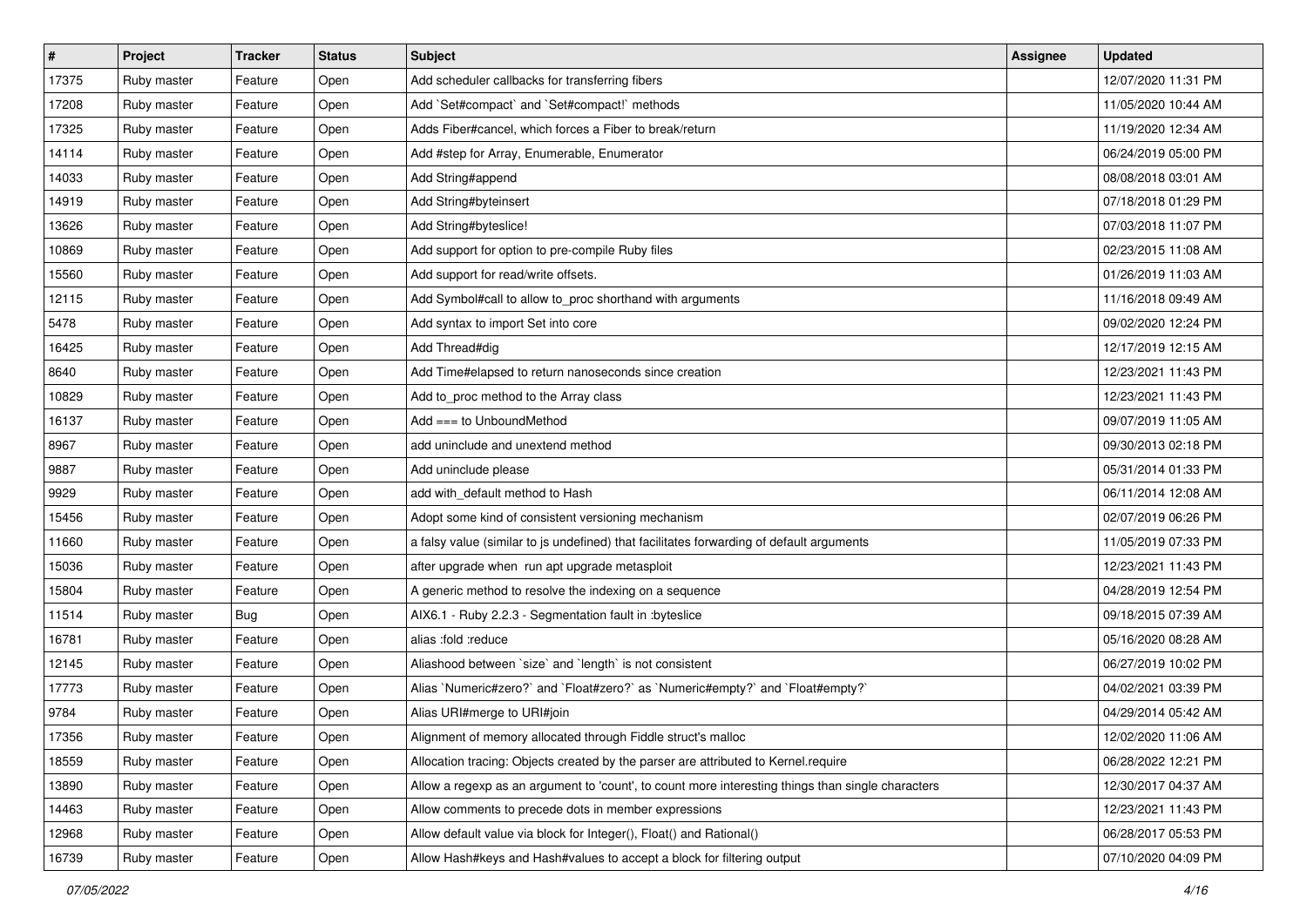| #     | Project     | <b>Tracker</b> | <b>Status</b> | <b>Subject</b>                                                                                                          | <b>Assignee</b> | <b>Updated</b>      |
|-------|-------------|----------------|---------------|-------------------------------------------------------------------------------------------------------------------------|-----------------|---------------------|
| 12023 | Ruby master | Feature        | Open          | Allow ivars to be used as method arguments                                                                              |                 | 01/27/2016 09:58 AM |
| 15419 | Ruby master | Feature        | Open          | Allow Kernel#tap to be invoked with arguments like Kernel#send                                                          |                 | 12/23/2021 11:43 PM |
| 18690 | Ruby master | Feature        | Open          | Allow `Kernel#then` to take arguments                                                                                   |                 | 05/10/2022 06:16 PM |
| 10528 | Ruby master | Feature        | Open          | Allow line breaks instead of commas in arrays, hashes, argument lists, etc.                                             |                 | 12/23/2021 11:43 PM |
| 12057 | Ruby master | Feature        | Open          | Allow methods with `yield` to be called without a block                                                                 |                 | 12/23/2021 11:43 PM |
| 16037 | Ruby master | Feature        | Open          | Allow multiple single/double-splatted variables in `in` pattern matching and introduce non-greedy-splatted<br>variables |                 | 08/04/2019 04:47 AM |
| 18617 | Ruby master | Feature        | Open          | Allow multiples keys in Hash#[] acting like Hash#dig                                                                    |                 | 03/10/2022 01:36 PM |
| 8046  | Ruby master | Feature        | Open          | allow Object#extend to take a block                                                                                     |                 | 12/25/2017 06:15 PM |
| 12969 | Ruby master | Feature        | Open          | Allow optional parameter in String#strip and related                                                                    |                 | 01/20/2017 08:19 AM |
| 16667 | Ruby master | Feature        | Open          | Allow parameters to Symbol#to_proc and Method#to_proc                                                                   |                 | 03/03/2020 03:40 PM |
| 16336 | Ruby master | Feature        | Open          | Allow private constants to be accessed with absolute references                                                         |                 | 11/14/2019 06:21 PM |
| 10863 | Ruby master | Feature        | Open          | allow protected class methods to be callable from instance methods                                                      |                 | 04/01/2015 06:11 PM |
| 8291  | Ruby master | Feature        | Open          | Allow retrieving the root Fiber of a Thread                                                                             |                 | 12/23/2021 11:43 PM |
| 8921  | Ruby master | Feature        | Open          | Allow select, reject, etc to accept a regex                                                                             |                 | 04/04/2020 05:57 AM |
| 15927 | Ruby master | Feature        | Open          | Allow string keys to be used for String#% and sprintf methods                                                           |                 | 06/17/2019 07:13 AM |
| 9095  | Ruby master | Feature        | Open          | Allow `Symbol#to_proc` to take arguments                                                                                |                 | 11/10/2013 04:25 AM |
| 18603 | Ruby master | Feature        | Open          | Allow syntax like obj.method(arg)=value                                                                                 |                 | 02/27/2022 05:04 PM |
| 18683 | Ruby master | Feature        | Open          | Allow to create hashes with a specific capacity.                                                                        |                 | 04/22/2022 02:34 PM |
| 16688 | Ruby master | Feature        | Open          | Allow #to_path object as argument to system()                                                                           |                 | 04/13/2020 05:37 PM |
| 16296 | Ruby master | Feature        | Open          | Alternative behavior for ` ` in method body if ` ` is not in method definition                                          |                 | 11/10/2019 10:20 AM |
| 14278 | Ruby master | Feature        | Open          | Ambiguous Exception for OpenSSL::HMAC.digest                                                                            |                 | 06/20/2019 11:36 PM |
| 7250  | Ruby master | Feature        | Open          | A mechanism to include at once both instance-level and class-level methods from a module                                |                 | 12/25/2017 06:15 PM |
| 17718 | Ruby master | Feature        | Open          | a method paramaters object that can be pattern matched against                                                          |                 | 03/24/2021 01:29 PM |
| 8827  | Ruby master | Feature        | Open          | A method that flips the receiver and the first argument                                                                 |                 | 08/29/2013 05:59 AM |
| 10183 | Ruby master | Feature        | Open          | An alternative name for method `class`                                                                                  |                 | 10/31/2017 11:42 AM |
| 12083 | Ruby master | Feature        | Open          | \$ and \$~ by Binding#local variable {get,set}                                                                          |                 | 02/18/2016 04:35 AM |
| 15557 | Ruby master | Feature        | Open          | A new class that stores a condition and the previous receiver                                                           |                 | 01/27/2019 05:22 AM |
| 18137 | Ruby master | Feature        | Open          | A new method to check Proc is isolated or not                                                                           |                 | 10/27/2021 07:30 AM |
| 12901 | Ruby master | Feature        | Open          | Anonymous functions without scope lookup overhead                                                                       |                 | 01/01/2022 12:30 PM |
| 12262 | Ruby master | Feature        | Open          | Anti-loop                                                                                                               |                 | 04/09/2016 05:30 AM |
| 18396 | Ruby master | <b>Bug</b>     | Open          | An unexpected "hash value omission" syntax error when without parentheses call expr follows                             |                 | 03/29/2022 09:58 PM |
| 14967 | Ruby master | Feature        | Open          | Any type                                                                                                                |                 | 08/11/2019 07:43 PM |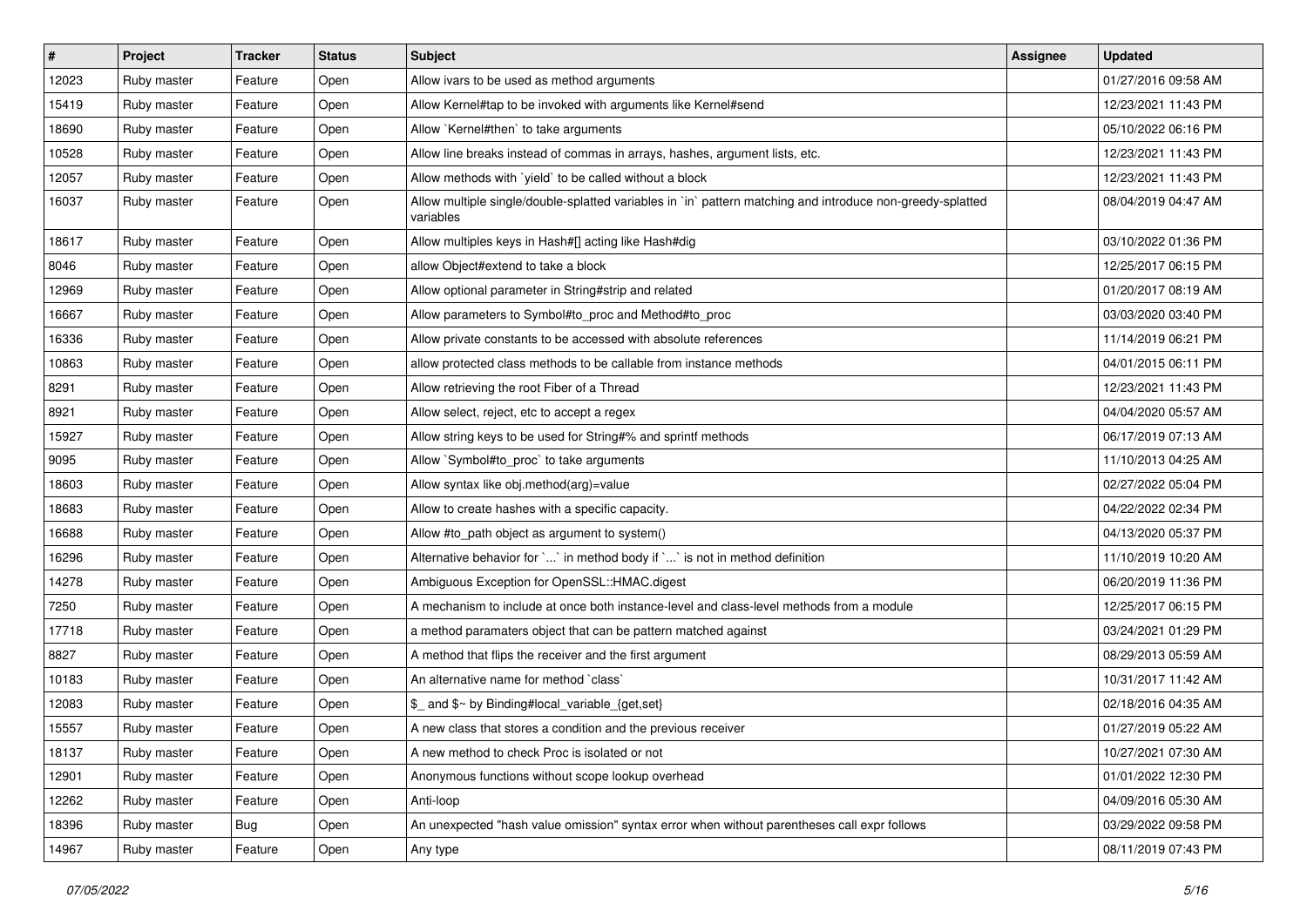| #     | Project     | <b>Tracker</b> | <b>Status</b> | <b>Subject</b>                                                                                                                                                                             | Assignee | <b>Updated</b>      |
|-------|-------------|----------------|---------------|--------------------------------------------------------------------------------------------------------------------------------------------------------------------------------------------|----------|---------------------|
| 15627 | Ruby master | Feature        | Open          | Appearance of custom singleton classes                                                                                                                                                     |          | 06/15/2020 10:37 PM |
| 10425 | Ruby master | Feature        | Open          | A predicate method to tell if a number is near another                                                                                                                                     |          | 10/26/2014 01:47 AM |
| 10426 | Ruby master | Feature        | Open          | A predicate to express congruence                                                                                                                                                          |          | 11/14/2014 02:11 AM |
| 13860 | Ruby master | Feature        | Open          | A proposal for a new, simpler class-method addition to Time - for the time being calling it Time.date() but<br>another name is fine; and the ability to omit '%' tokens as arguments to it |          | 02/21/2018 12:57 PM |
| 12378 | Ruby master | Feature        | Open          | arbitrary size Random.new_seed                                                                                                                                                             |          | 05/13/2016 04:44 PM |
| 17399 | Ruby master | Misc           | Open          | Are endless methods experimental?                                                                                                                                                          |          | 12/22/2020 07:05 PM |
| 18892 | Ruby master | Bug            | Open          | ARGF. lineno starts from 2 when the file has shebang                                                                                                                                       |          | 07/02/2022 06:11 AM |
| 12992 | Ruby master | Feature        | Open          | ArgumentError if hostname is missing                                                                                                                                                       |          | 07/27/2021 11:40 AM |
| 12482 | Ruby master | Feature        | Open          | ArgumentError.new(nil) should give a better description                                                                                                                                    |          | 06/16/2016 04:18 AM |
| 14111 | Ruby master | Feature        | Open          | ArgumentError00000000000000000000000000                                                                                                                                                    |          | 06/13/2019 05:41 AM |
| 18402 | Ruby master | Feature        | Open          | <b>Argument Labels</b>                                                                                                                                                                     |          | 01/31/2022 06:14 PM |
| 16039 | Ruby master | Feature        | Open          | Array#contains? to check if one array contains another array                                                                                                                               |          | 12/19/2019 06:47 AM |
| 16118 | Ruby master | Feature        | Open          | Array .difference allow custom comparison                                                                                                                                                  |          | 12/23/2021 11:44 PM |
| 16146 | Ruby master | Feature        | Open          | Array .difference allow custom comparison                                                                                                                                                  |          | 11/11/2019 08:34 PM |
| 14585 | Ruby master | Feature        | Open          | Array#each_pair                                                                                                                                                                            |          | 03/11/2018 11:38 PM |
| 16928 | Ruby master | Feature        | Open          | Array#include_all? & Array#include_any?                                                                                                                                                    |          | 06/01/2020 09:27 PM |
| 17056 | Ruby master | Feature        | Open          | Array#index: Allow specifying the position to start search as in String#index                                                                                                              |          | 09/25/2020 01:41 PM |
| 10729 | Ruby master | Feature        | Open          | Array method to subtract in place                                                                                                                                                          |          | 01/11/2015 02:29 PM |
| 12059 | Ruby master | Feature        | Open          | `Array#single?`, `Hash#single?`                                                                                                                                                            |          | 02/10/2016 04:02 AM |
| 16678 | Ruby master | Misc           | Open          | Array#values_at has unintuitive behavior when supplied a range starting with negative index                                                                                                |          | 03/09/2020 02:06 PM |
| 8970  | Ruby master | Feature        | Open          | Array.zip and Array.product                                                                                                                                                                |          | 09/12/2019 03:40 AM |
| 17856 | Ruby master | Feature        | Open          | ary.member? is slower than ary.include?                                                                                                                                                    |          | 05/11/2021 10:12 AM |
| 13164 | Ruby master | <b>Bug</b>     | Open          | A second `SystemStackError` exception results in `Segmentation fault (core dumped)`                                                                                                        |          | 04/14/2017 01:05 PM |
| 11475 | Ruby master | Feature        | Open          | <b>AST</b> transforms                                                                                                                                                                      |          | 08/21/2015 11:14 AM |
| 9402  | Ruby master | Feature        | Open          | A syntax to specify the default value of a hash                                                                                                                                            |          | 12/23/2021 11:43 PM |
| 8259  | Ruby master | Feature        | Open          | Atomic attributes accessors                                                                                                                                                                |          | 12/23/2021 11:43 PM |
| 8635  | Ruby master | Feature        | Open          | attr accessor with default block                                                                                                                                                           |          | 12/23/2021 11:43 PM |
| 16817 | Ruby master | Feature        | Open          | attr_predicate or attr_query or attr_something for ? methods                                                                                                                               |          | 12/23/2021 11:44 PM |
| 18070 | Ruby master | Feature        | Open          | `attr` should be removed                                                                                                                                                                   |          | 08/09/2021 05:51 PM |
| 11415 | Ruby master | Feature        | Open          | autoload with a Proc                                                                                                                                                                       |          | 10/21/2015 08:38 PM |
| 15458 | Ruby master | Feature        | Open          | Automatic Exception#cause print in IRB                                                                                                                                                     |          | 12/23/2021 11:44 PM |
| 16005 | Ruby master | Feature        | Open          | A variation of Time.iso8601 that can parse yyyy-MM-dd HH:mm:ss                                                                                                                             |          | 06/16/2022 01:08 AM |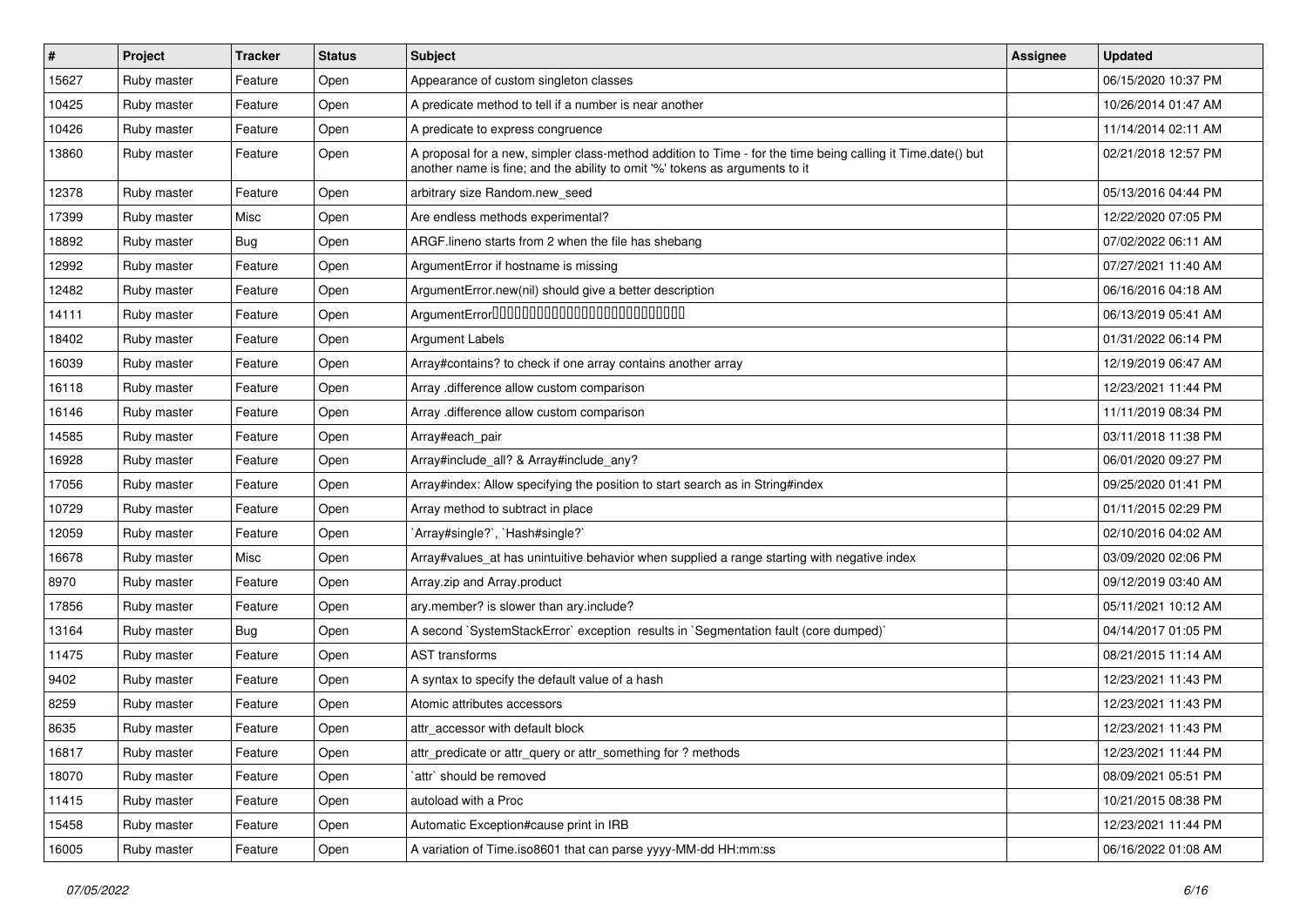| $\pmb{\#}$ | Project     | <b>Tracker</b> | <b>Status</b> | <b>Subject</b>                                                                                                                 | Assignee | <b>Updated</b>      |
|------------|-------------|----------------|---------------|--------------------------------------------------------------------------------------------------------------------------------|----------|---------------------|
| 8184       | Ruby master | Feature        | Open          | Avoid the creation of meaningless ranges (nil, false, true)                                                                    |          | 03/29/2013 11:16 PM |
| 13006      | Ruby master | Feature        | Open          | backtrace of thread killer                                                                                                     |          | 12/06/2016 01:11 AM |
| 10634      | Ruby master | Feature        | Open          | Baselining with Benchmark                                                                                                      |          | 12/23/2021 11:43 PM |
| 16671      | Ruby master | Misc           | Open          | <b>BASERUBY</b> version policy                                                                                                 |          | 03/05/2020 01:11 AM |
| 9832       | Ruby master | Misc           | Open          | better concurrency in threads                                                                                                  |          | 05/12/2014 12:33 PM |
| 12790      | Ruby master | Feature        | Open          | Better inspect for stdlib classes                                                                                              |          | 02/27/2017 08:36 PM |
| 8570       | Ruby master | Feature        | Open          | Better mechanisms to safely load classes concurrently                                                                          |          | 12/23/2021 11:43 PM |
| 13434      | Ruby master | Feature        | Open          | better method definition in C API                                                                                              |          | 07/13/2017 07:41 AM |
| 13048      | Ruby master | Feature        | Open          | Better way to do Regexp.new(Regexp.escape("some string"))                                                                      |          | 01/20/2017 04:01 AM |
| 18831      | Ruby master | Feature        | Open          | Block argument to `yield`                                                                                                      |          | 06/18/2022 03:12 AM |
| 11129      | Ruby master | Feature        | Open          | block-level hash destructuring only works for the last argument                                                                |          | 07/07/2019 05:11 AM |
| 13333      | Ruby master | Feature        | Open          | block to yield                                                                                                                 |          | 05/19/2017 09:01 AM |
| 10327      | Ruby master | Feature        | Open          | Bool/False/True module for '==='                                                                                               |          | 10/15/2014 02:42 PM |
| 17878      | Ruby master | <b>Bug</b>     | Open          | bootstraptest/test ractor.rb:224 a random failing test with "The outgoing-port is already closed<br>(Ractor::ClosedError)"     |          | 09/13/2021 01:10 PM |
| 7060       | Ruby master | Feature        | Open          | Broaden support for chmod                                                                                                      |          | 12/25/2017 06:15 PM |
| 18764      | Ruby master | <b>Bug</b>     | Open          | Build Error when Using msys2-mingw64 and Ruby 3.2                                                                              |          | 05/10/2022 06:48 AM |
| 12179      | Ruby master | <b>Bug</b>     | Open          | Build failure due to VPATH expansion                                                                                           |          | 04/14/2016 01:55 AM |
| 18674      | Ruby master | <b>Bug</b>     | Open          | Build failure `make up` with WSL2                                                                                              |          | 04/01/2022 08:51 AM |
| 9189       | Ruby master | Bug            | Assigned      | Build failure on Windows in case of nonascii TEMP environment.                                                                 |          | 01/05/2018 09:00 PM |
| 16795      | Ruby master | Feature        | Open          | build ruby exe on Windows against ruby-static lib omitting x64-vcruntime-ruby dll (no '--enable-shared'<br>option for Windows) |          | 04/17/2020 01:22 PM |
| 18435      | Ruby master | Bug            | Open          | Calling `protected` on ancestor method changes result of `instance methods(false)`                                             |          | 06/09/2022 10:23 AM |
| 18476      | Ruby master | <b>Bug</b>     | Open          | Call to require stuck forever after receiving EAGAIN on writev when running with zeus                                          |          | 02/28/2022 02:55 PM |
| 18083      | Ruby master | Feature        | Open          | Capture error in ensure block.                                                                                                 |          | 10/21/2021 01:00 PM |
| 18012      | Ruby master | Bug            | Open          | Case-insensitive character classes can only match multiple code points when top-level character class is<br>not negated        |          | 06/29/2021 08:35 AM |
| 15363      | Ruby master | Feature        | Open          | Case insensitive file systems - add info to CONFIG or somewhere?                                                               |          | 12/03/2018 04:30 AM |
| 17989      | Ruby master | Bug            | Open          | Case insensitive Regexps do not handle characters with overlapping case foldings                                               |          | 06/15/2021 11:43 AM |
| 11723      | Ruby master | Feature        | Open          | CGI library should give access to raw request body                                                                             |          | 11/20/2015 07:06 PM |
| 15145      | Ruby master | Feature        | Open          | chained mappings proposal                                                                                                      |          | 09/22/2018 12:06 AM |
| 14606      | Ruby master | Feature        | Open          | Change begin-else-end without rescue from warning to syntax error                                                              |          | 03/16/2018 01:22 AM |
| 10473      | Ruby master | Feature        | Open          | Change Date#to datetime to use local time                                                                                      |          | 07/23/2021 07:08 PM |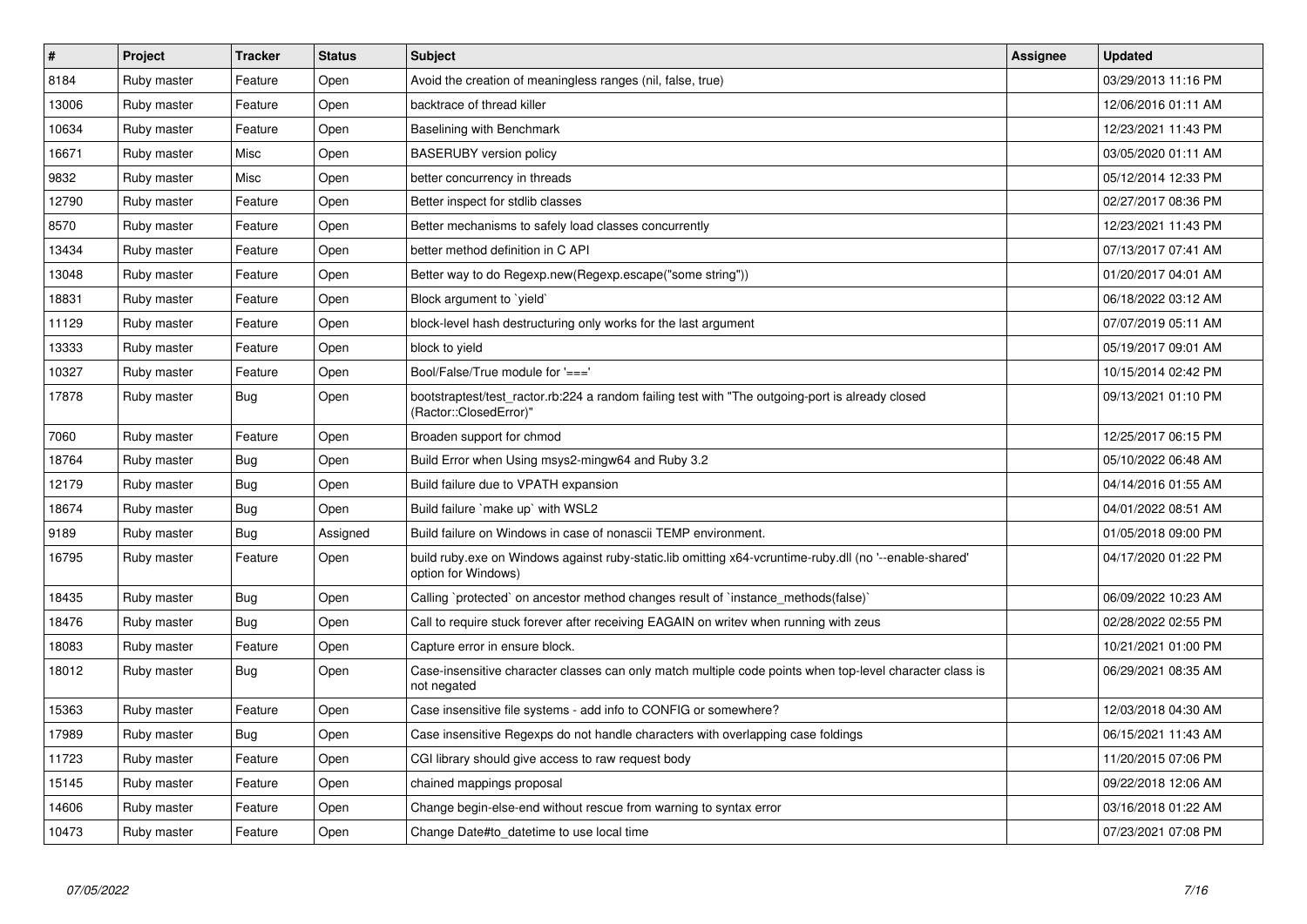| $\vert$ # | Project     | <b>Tracker</b> | <b>Status</b> | <b>Subject</b>                                                                                                                                                        | Assignee | <b>Updated</b>      |
|-----------|-------------|----------------|---------------|-----------------------------------------------------------------------------------------------------------------------------------------------------------------------|----------|---------------------|
| 18256     | Ruby master | Feature        | Open          | Change the canonical name of Thread::Mutex, Thread::Queue, Thread::SizedQueue and<br>Thread::ConditionVariable to just Mutex, Queue, SizedQueue and ConditionVariable |          | 10/20/2021 10:59 PM |
| 12041     | Ruby master | Feature        | Open          | Change the initializer of NameError to take a receiver as the third argument                                                                                          |          | 02/12/2016 05:37 AM |
| 16750     | Ruby master | Misc           | Open          | Change typedef of VALUE for better type checking                                                                                                                      |          | 04/03/2020 02:34 AM |
| 13240     | Ruby master | Feature        | Open          | Change Unicode property implementation in Onigmo from inversion lists to direct lookup                                                                                |          | 02/22/2017 08:01 AM |
| 18010     | Ruby master | <b>Bug</b>     | Open          | Character class with single character gets case-folded with following string                                                                                          |          | 06/28/2021 09:30 AM |
| 17646     | Ruby master | <b>Bug</b>     | Open          | Check for `_builtin_mul_overflow` with `long long` arguments                                                                                                          |          | 02/19/2021 06:19 PM |
| 10770     | Ruby master | Feature        | Open          | chr and ord behavior for ill-formed byte sequences and surrogate code points                                                                                          |          | 01/22/2015 10:19 AM |
| 15565     | Ruby master | Feature        | Open          | Circular dependency warnings - suggestions/ideas to improve the output from ruby                                                                                      |          | 01/25/2019 11:36 PM |
| 18379     | Ruby master | Bug            | Open          | [CI] Windows mingw/ucrt - test-all timeout failures                                                                                                                   |          | 12/02/2021 02:23 AM |
| 17829     | Ruby master | Misc           | Open          | Clang/LLVM correctness of x64-mingw32 build (`shorten-64-to-32` warnings)                                                                                             |          | 04/26/2021 04:23 PM |
| 11570     | Ruby master | Misc           | Open          | Clarify autoload chaining behavior                                                                                                                                    |          | 10/06/2015 04:52 PM |
| 17994     | Ruby master | Feature        | Open          | Clarify `IO.read` behavior and add `File.read` method                                                                                                                 |          | 07/16/2021 03:04 AM |
| 17390     | Ruby master | Misc           | Open          | Class and method-level docs for Ractor                                                                                                                                |          | 12/13/2020 06:33 PM |
| 10701     | Ruby master | Feature        | Open          | Class: Array 2 New methods                                                                                                                                            |          | 01/08/2015 07:21 AM |
| 12084     | Ruby master | Feature        | Open          | Class#instance`                                                                                                                                                       |          | 12/14/2021 08:52 PM |
| 17040     | Ruby master | Feature        | Open          | cleanup include/ruby/backward*                                                                                                                                        |          | 08/26/2020 07:07 AM |
| 12277     | Ruby master | Misc           | Open          | Coding rule: colum number                                                                                                                                             |          | 04/13/2016 06:32 PM |
| 18644     | Ruby master | Feature        | Open          | Coerce anything callable to a Proc                                                                                                                                    |          | 06/18/2022 05:28 PM |
| 12134     | Ruby master | Feature        | Open          | Comparison between 'true' and 'false'                                                                                                                                 |          | 03/15/2016 12:41 PM |
| 17931     | Ruby master | Bug            | Open          | Compile fails setup option nodynamic                                                                                                                                  |          | 07/07/2021 08:51 AM |
| 15840     | Ruby master | Feature        | Open          | configuration path search                                                                                                                                             |          | 05/11/2019 01:24 PM |
| 18429     | Ruby master | <b>Bug</b>     | Open          | Configure ruby-3.0.3 on Solaris 10 Unknown keyword 'URL' in './ruby.tmp.pc'                                                                                           |          | 01/18/2022 09:15 PM |
| 16346     | Ruby master | Misc           | Open          | Confusing macro name: RUBY_MARK_NO_PIN_UNLESS_NULL                                                                                                                    |          | 11/13/2019 07:39 AM |
| 12817     | Ruby master | Feature        | Open          | Consider adding method .sample() on class Hash (if this was not yet proposed)                                                                                         |          | 10/11/2016 12:57 AM |
| 10663     | Ruby master | Feature        | Open          | Consider adding support for String input to File. methods                                                                                                             |          | 01/05/2015 12:47 AM |
| 10645     | Ruby master | Feature        | Open          | Consider adding support of .first to MatchData object like MatchData[0]                                                                                               |          | 12/25/2014 06:50 AM |
| 14615     | Ruby master | Feature        | Open          | Consider introducing shortcut to check Net::HTTP response type                                                                                                        |          | 03/19/2018 05:43 AM |
| 13922     | Ruby master | Feature        | Open          | Consider showing warning messages about same-named aliases - either directly or perhaps via the "did<br>vou mean gem"                                                 |          | 09/25/2017 12:21 PM |
| 9516      | Ruby master | Misc           | Open          | Consolidate all deprecation messages to one or more helper methods                                                                                                    |          | 02/13/2014 05:11 PM |
| 12077     | Ruby master | Feature        | Open          | Consolidate SSLSocket interface with TCPSocket                                                                                                                        |          | 05/17/2016 06:37 AM |
| 6828      | Ruby master | Feature        | Open          | <b>Constancy of Constants</b>                                                                                                                                         |          | 12/10/2020 08:47 AM |
| 18622     | Ruby master | <b>Bug</b>     | Open          | const_get still looks in Object, while lexical constant lookup no longer does                                                                                         |          | 04/22/2022 11:26 AM |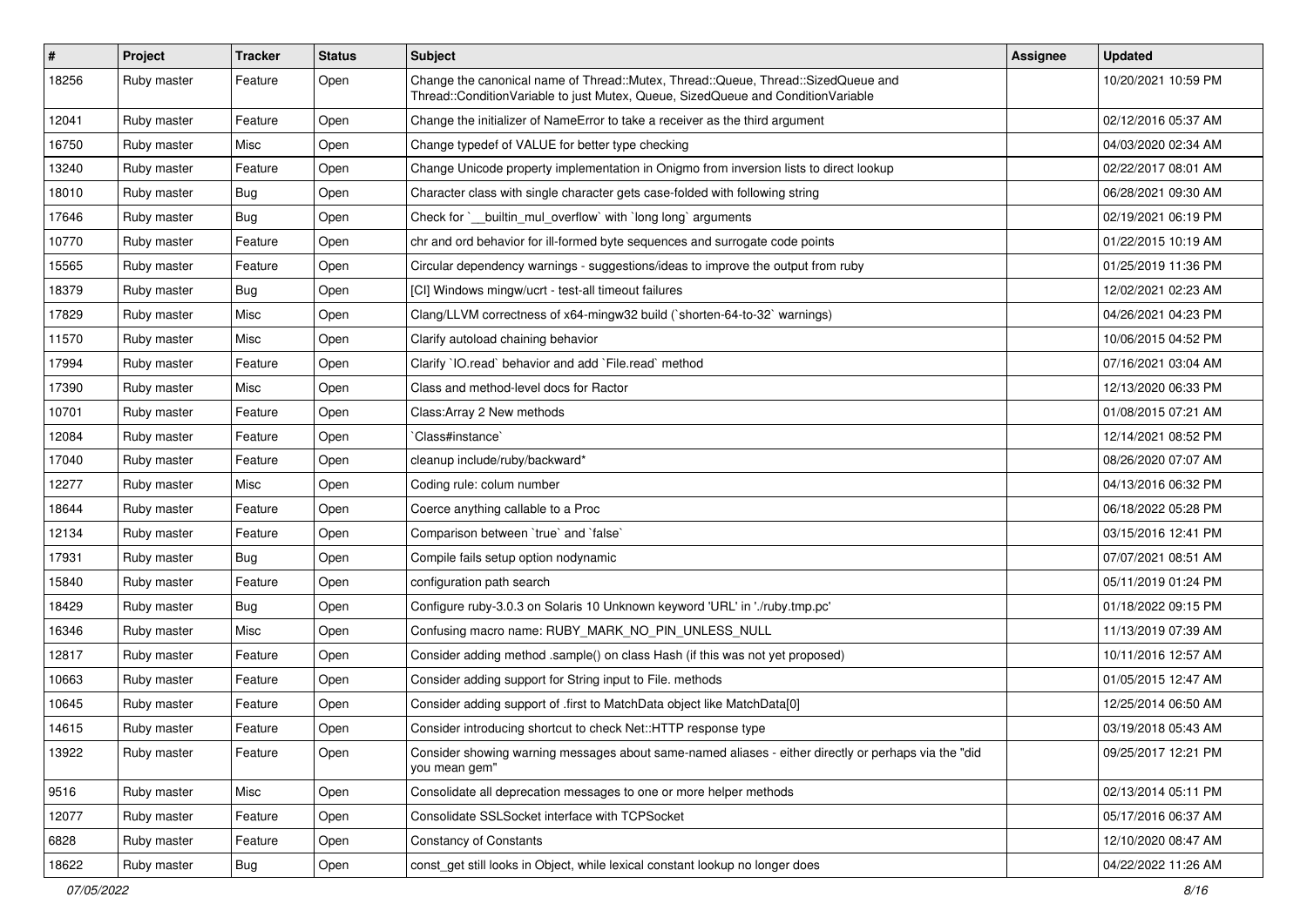| $\vert$ # | Project     | <b>Tracker</b> | <b>Status</b> | Subject                                                                                        | Assignee | <b>Updated</b>      |
|-----------|-------------|----------------|---------------|------------------------------------------------------------------------------------------------|----------|---------------------|
| 17749     | Ruby master | Feature        | Open          | Const source location without name                                                             |          | 04/17/2021 07:38 AM |
| 17137     | Ruby master | Misc           | Open          | Cooperation on maintaining official docker ruby images                                         |          | 09/02/2020 05:03 PM |
| 15861     | Ruby master | Feature        | Open          | Correctly parse `file:c:/path/to/file` URIs                                                    |          | 05/18/2019 10:58 PM |
| 18678     | Ruby master | Bug            | Open          | Crash on Mac - vm_call0_cfunc_with_frame                                                       |          | 05/26/2022 05:40 PM |
| 12848     | Ruby master | Feature        | Assigned      | Crazy idea: Allow regex definition for methods (Do not take it seriously please)               |          | 10/18/2016 12:17 AM |
| 18659     | Ruby master | Feature        | Open          | Create a Binding at the time of an exception and make it available to Rescue                   |          | 03/25/2022 10:55 AM |
| 12110     | Ruby master | Feature        | Open          | Create a method to avoid vacuous truth?                                                        |          | 03/12/2016 08:01 AM |
| 15074     | Ruby master | Feature        | Open          | Create 'official' C API documentation on ruby-doc.org                                          |          | 09/12/2018 09:12 PM |
| 11183     | Ruby master | <b>Bug</b>     | Open          | Cumulative error on Complex::   ** 100000000000000000000000000000000                           |          | 05/26/2015 08:32 AM |
| 11550     | Ruby master | Feature        | Open          | Current behaviour of super() is dangerous in the presence of more than one included modules.   |          | 01/20/2016 08:44 AM |
| 13072     | Ruby master | Misc           | Open          | Current state of date standard library                                                         |          | 09/02/2017 05:38 PM |
| 17683     | Ruby master | Misc           | Open          | Current status of beginless range (experimental or not)                                        |          | 06/05/2021 07:22 AM |
| 18296     | Ruby master | Feature        | Open          | Custom exception formatting should override `Exception#full_message`.                          |          | 12/15/2021 08:49 PM |
| 8807      | Ruby master | Feature        | Open          | Custom literals                                                                                |          | 12/10/2020 08:53 AM |
| 8437      | Ruby master | Feature        | Open          | custom operators, unicode                                                                      |          | 08/30/2015 03:05 AM |
| 11987     | Ruby master | Feature        | Open          | daemons can't show the backtrace of rb_bug                                                     |          | 01/13/2016 10:58 AM |
| 11177     | Ruby master | Bug            | Open          | <b>DATALEOFILILILILILI</b>                                                                     |          | 05/25/2015 03:49 AM |
| 15418     | Ruby master | Misc           | Open          | Date.parse('2018')                                                                             |          | 12/15/2018 09:17 PM |
| 15598     | Ruby master | <b>Bug</b>     | Open          | Deadlock on mutual reference of autoloaded constants                                           |          | 03/20/2019 10:58 AM |
| 16557     | Ruby master | Feature        | Open          | Deduplicate Regexp literals                                                                    |          | 02/28/2020 11:44 AM |
| 18640     | Ruby master | Feature        | Open          | default empty string argument for `String#sub` and `String#sub!`, e.g. `"hello".sub("I")`      |          | 03/19/2022 02:33 AM |
| 17722     | Ruby master | <b>Bug</b>     | Open          | define_method with shareable results in "defined in a different Ractor"                        |          | 08/24/2021 12:03 PM |
| 14040     | Ruby master | Feature        | Open          | deprecate HTTP.version_1_2                                                                     |          | 10/22/2017 09:32 AM |
| 17468     | Ruby master | Feature        | Open          | Deprecate RUBY_DEVEL                                                                           |          | 06/16/2022 01:08 AM |
| 18836     | Ruby master | Misc           | Open          | DevMeeting-2022-07-21                                                                          |          | 06/30/2022 03:26 AM |
| 13314     | Ruby master | Feature        | Open          | $dig =$                                                                                        |          | 03/14/2017 12:55 PM |
| 14564     | Ruby master | Feature        | Open          | dig` opposite method                                                                           |          | 03/07/2018 11:24 PM |
| 15563     | Ruby master | Feature        | Open          | #dig that throws an exception if a key doesn't exist                                           |          | 02/17/2020 08:42 AM |
| 10217     | Ruby master | Feature        | Open          | Dir constructor similar to Pathname constructor                                                |          | 12/23/2021 11:43 PM |
| 16249     | Ruby master | Feature        | Open          | Dir#empty? and File#empty?                                                                     |          | 10/19/2019 12:49 PM |
| 12226     | Ruby master | Feature        | Open          | Dir.home with valid named user raises ArgumentError on Windows                                 |          | 05/08/2016 10:06 AM |
| 16130     | Ruby master | Misc           | Open          | [Discussion / Ideas] Finding a good name for the concept of/behind guilds - primarily the NAME |          | 08/27/2019 04:00 PM |
| 16803     | Ruby master | Misc           | Open          | Discussion: those internal macros reside in public API headers                                 |          | 05/14/2020 12:27 PM |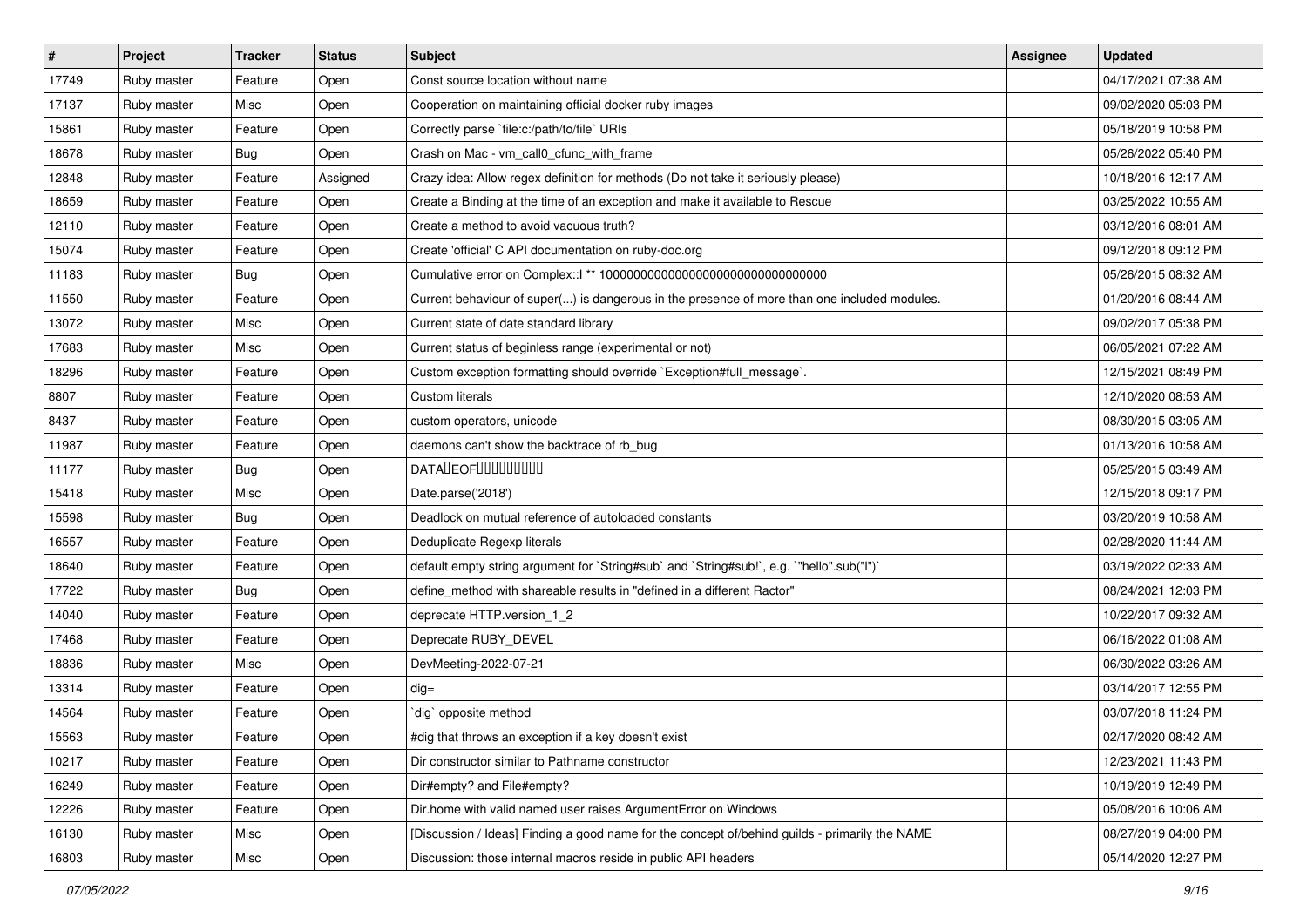| $\vert$ # | Project     | <b>Tracker</b> | <b>Status</b> | <b>Subject</b>                                                                                                                      | <b>Assignee</b> | <b>Updated</b>      |
|-----------|-------------|----------------|---------------|-------------------------------------------------------------------------------------------------------------------------------------|-----------------|---------------------|
| 14931     | Ruby master | Feature        | Open          | [DOC] exception keyword argument is not documented in some methods                                                                  |                 | 07/22/2018 08:53 AM |
| 13108     | Ruby master | Feature        | Open          | [Doc Request] Explicitly document Range#sum                                                                                         |                 | 01/05/2017 11:50 PM |
| 13497     | Ruby master | Misc           | Open          | Docs, code samples, Ripper example                                                                                                  |                 | 04/23/2017 04:27 AM |
| 15224     | Ruby master | Misc           | Open          | [DOCs] Minor inconsistency in class Array #initialize_copy -<br>https://ruby-doc.org/core-2.5.1/Array.html#method-i-initialize_copy |                 | 10/13/2018 02:26 PM |
| 12595     | Ruby master | Misc           | Open          | Documentation                                                                                                                       |                 | 07/18/2016 04:39 PM |
| 15047     | Ruby master | Feature        | Assigned      | Documentation and more functions for Hash functions in C API                                                                        |                 | 03/20/2019 01:24 AM |
| 14673     | Ruby master | Misc           | Open          | Documentation for `Array#drop` / `drop_while` unclear in regard to modification                                                     |                 | 04/10/2018 09:51 AM |
| 15249     | Ruby master | Misc           | Open          | Documentation for attr_accessor and attr_reader should be corrected                                                                 |                 | 10/23/2018 08:09 PM |
| 15654     | Ruby master | Misc           | Open          | Documentation for Complex is wrong or misleading                                                                                    |                 | 03/11/2019 11:55 AM |
| 18887     | Ruby master | Bug            | Open          | documentation for protected methods                                                                                                 |                 | 06/29/2022 08:08 AM |
| 16659     | Ruby master | Misc           | Open          | Documentation on Regexp missing for absence pattern (?~pat)                                                                         |                 | 02/27/2020 04:16 PM |
| 11323     | Ruby master | Feature        | Open          | Documentation update on how uniq works / guarantee of order                                                                         |                 | 07/02/2015 03:34 AM |
| 10176     | Ruby master | Feature        | Open          | Document how to perform net/http calls in parallel                                                                                  |                 | 08/27/2014 10:46 PM |
| 15663     | Ruby master | Feature        | Open          | Documenting autoload semantics                                                                                                      |                 | 04/20/2019 01:44 AM |
| 18832     | Ruby master | Feature        | Open          | Do not have class/module keywords consider ancestors of Object                                                                      |                 | 06/21/2022 05:50 AM |
| 9725      | Ruby master | Feature        | Open          | Do not inspect NameError target object unless verbose                                                                               |                 | 05/08/2015 02:18 AM |
| 17337     | Ruby master | <b>Bug</b>     | Open          | Don't embed Ruby build-time configuration in Ruby                                                                                   |                 | 12/21/2020 04:17 PM |
| 16657     | Ruby master | Feature        | Open          | Don't ship bundled gems as .gem files as well as in expanded form                                                                   |                 | 02/27/2020 06:50 AM |
| 11783     | Ruby master | Misc           | Open          | Do you have any idea if you have a budgets?                                                                                         |                 | 05/16/2019 09:06 PM |
| 13733     | Ruby master | Feature        | Open          | Dump the delegator instead of the delegated object                                                                                  |                 | 06/29/2018 05:09 PM |
| 14932     | Ruby master | Feature        | Open          | Dynamically adjust method cache size at runtime                                                                                     |                 | 07/22/2018 10:45 PM |
| 14811     | Ruby master | Feature        | Open          | Dynamically extend Ruby VM stack                                                                                                    |                 | 06/05/2018 07:59 AM |
| 7340      | Ruby master | Feature        | Open          | 'each with' or 'into' alias for 'each with object'                                                                                  |                 | 12/25/2017 06:15 PM |
| 15510     | Ruby master | Misc           | Open          | Easter egg in Thread.handle_interrupt                                                                                               |                 | 01/05/2019 11:53 PM |
| 14819     | Ruby master | Feature        | Open          | Efficient cstring to RVALUE typecasting for c extension gems                                                                        |                 | 06/06/2018 09:13 PM |
| 18005     | Ruby master | Feature        | Open          | Enable non-blocking 'binding.irb'.                                                                                                  |                 | 06/24/2021 07:20 PM |
| 18338     | Ruby master | <b>Bug</b>     | Open          | Encoding.default_external = Encoding::UTF_16BE may add a wrongly-encoded string to<br>\$LOADED_FEATURES                             |                 | 11/15/2021 07:32 AM |
| 9111      | Ruby master | Feature        | Open          | Encoding-free String comparison                                                                                                     |                 | 11/21/2013 04:35 PM |
| 17637     | Ruby master | Misc           | Open          | Endless ranges with 'nil' boundary weird behavior                                                                                   |                 | 02/19/2021 07:57 AM |
| 17016     | Ruby master | Feature        | Open          | Enumerable#accumulate                                                                                                               |                 | 04/27/2021 03:14 PM |
| 7341      | Ruby master | Feature        | Open          | Enumerable#associate                                                                                                                |                 | 12/25/2017 06:15 PM |
| 12080     | Ruby master | Feature        | Open          | Enumerable#first, Array#last with block                                                                                             |                 | 04/20/2016 03:51 AM |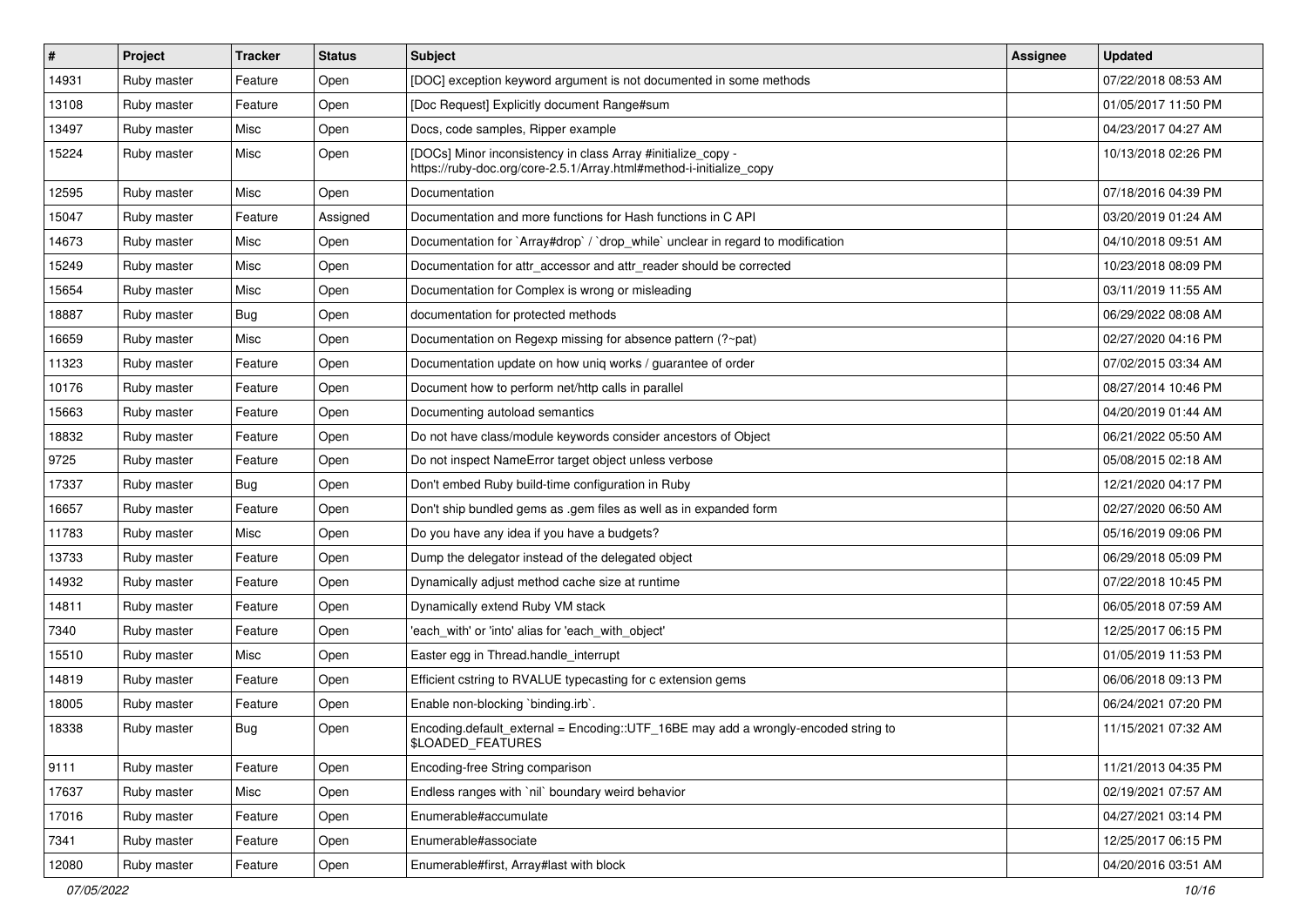| #     | Project     | <b>Tracker</b> | <b>Status</b> | Subject                                                                                                 | Assignee | <b>Updated</b>      |
|-------|-------------|----------------|---------------|---------------------------------------------------------------------------------------------------------|----------|---------------------|
| 17333 | Ruby master | Feature        | Open          | Enumerable#many?                                                                                        |          | 12/11/2020 03:38 AM |
| 15922 | Ruby master | Feature        | Open          | Enumerable#partition(pattern)                                                                           |          | 06/14/2019 03:40 AM |
| 14197 | Ruby master | Feature        | Open          | Enumerable#{select,reject}` accept a pattern argument                                                   |          | 04/04/2020 05:47 AM |
| 12648 | Ruby master | Feature        | Open          | `Enumerable#sort_by` with descending option                                                             |          | 10/05/2017 10:24 AM |
| 15549 | Ruby master | Feature        | Open          | Enumerable#to_reader (or anything enumerable, Enumerator, lazy enums, enum_for results)                 |          | 01/24/2019 12:21 PM |
| 6687  | Ruby master | Feature        | Open          | Enumerable#with                                                                                         |          | 12/25/2017 06:15 PM |
| 16838 | Ruby master | Feature        | Open          | Enumerator::ArithmeticSequence missing allocator for #clone and #dup                                    |          | 05/18/2020 10:44 PM |
| 14423 | Ruby master | Feature        | Open          | Enumerator from single object                                                                           |          | 11/20/2019 05:04 AM |
| 18262 | Ruby master | Feature        | Open          | Enumerator::Lazy#partition                                                                              |          | 11/20/2021 10:17 AM |
| 16987 | Ruby master | Feature        | Open          | Enumerator::Lazy vs Array methods                                                                       |          | 07/15/2020 04:56 PM |
| 9557  | Ruby master | Feature        | Open          | Enumerator#next and Enumerator#peek with argument                                                       |          | 04/11/2014 07:00 PM |
| 18743 | Ruby master | <b>Bug</b>     | Open          | Enumerator#next / peek re-use each others stacktraces                                                   |          | 04/19/2022 02:42 PM |
| 18685 | Ruby master | Feature        | Open          | Enumerator.product: Cartesian product of enumerables                                                    |          | 04/26/2022 07:02 AM |
| 17663 | Ruby master | Feature        | Open          | Enumerator#with, an alternative to Enumerator#with_object                                               |          | 03/02/2021 05:48 PM |
| 16235 | Ruby master | Misc           | Open          | ENV assoc spec test does not test invalid name                                                          |          | 10/05/2019 10:53 PM |
| 18334 | Ruby master | Feature        | Open          | ENV#to_h returns a new Hash object but Hash#to_h does not, which can cause inconsistencies              |          | 11/17/2021 05:46 PM |
| 15948 | Ruby master | Feature        | Open          | ENV update takes multiple hashes as Hash#update                                                         |          | 06/21/2019 07:35 AM |
| 10424 | Ruby master | Misc           | Open          | Error message when sorting NaN                                                                          |          | 10/25/2014 02:13 PM |
| 17174 | Ruby master | Misc           | Open          | "Error relocating, symbol not found" error when compiling a native extension on Alpine with Ruby >=2.4  |          | 10/06/2020 11:19 AM |
| 11347 | Ruby master | Feature        | Open          | Errors with cause not reported properly to console                                                      |          | 07/15/2015 04:39 PM |
| 14449 | Ruby master | Feature        | Open          | error when trying to run rails s                                                                        |          | 12/23/2021 11:43 PM |
| 18616 | Ruby master | Bug            | Open          | Error with clang(1) on MacOS due to _declspec()                                                         |          | 03/09/2022 10:50 AM |
| 16153 | Ruby master | Feature        | Open          | eventually_frozen flag to gradually phase-in frozen strings                                             |          | 02/10/2020 07:39 PM |
| 7895  | Ruby master | Feature        | Open          | Exception#backtrace_locations to go with Thread#backtrace_locations and Kernel#caller_locations         |          | 12/23/2021 11:43 PM |
| 9918  | Ruby master | Feature        | Open          | Exception#cause should be shown in output and #inspect                                                  |          | 07/13/2015 02:32 PM |
| 8366  | Ruby master | Feature        | Open          | Exception.message take time to execute depending on the instance variables                              |          | 09/22/2014 06:41 AM |
| 11355 | Ruby master | Misc           | Open          | Exceptions inheriting from Timeout:: Error should behave the same way                                   |          | 07/15/2015 04:59 PM |
| 16829 | Ruby master | Bug            | Open          | Exceptions raised from within an enumerated method lose part of their stacktrace                        |          | 05/20/2022 07:25 PM |
| 18061 | Ruby master | Bug            | Open          | Execshield test: libruby.so.N.N.N: FAIL: property-note test because no .note.gnu.property section found |          | 06/22/2022 07:58 AM |
| 7747  | Ruby master | Feature        | Open          | Expanded API for Binding semantics                                                                      |          | 12/23/2021 11:43 PM |
| 18891 | Ruby master | Misc           | Open          | Expand tabs in C code                                                                                   |          | 07/04/2022 08:02 PM |
| 18568 | Ruby master | Feature        | Open          | Explore lazy RubyGems boot to reduce need for --disable-gems                                            |          | 02/17/2022 07:15 AM |
| 17660 | Ruby master | Feature        | Open          | Expose information about which basic methods have been redefined                                        |          | 03/02/2021 03:31 PM |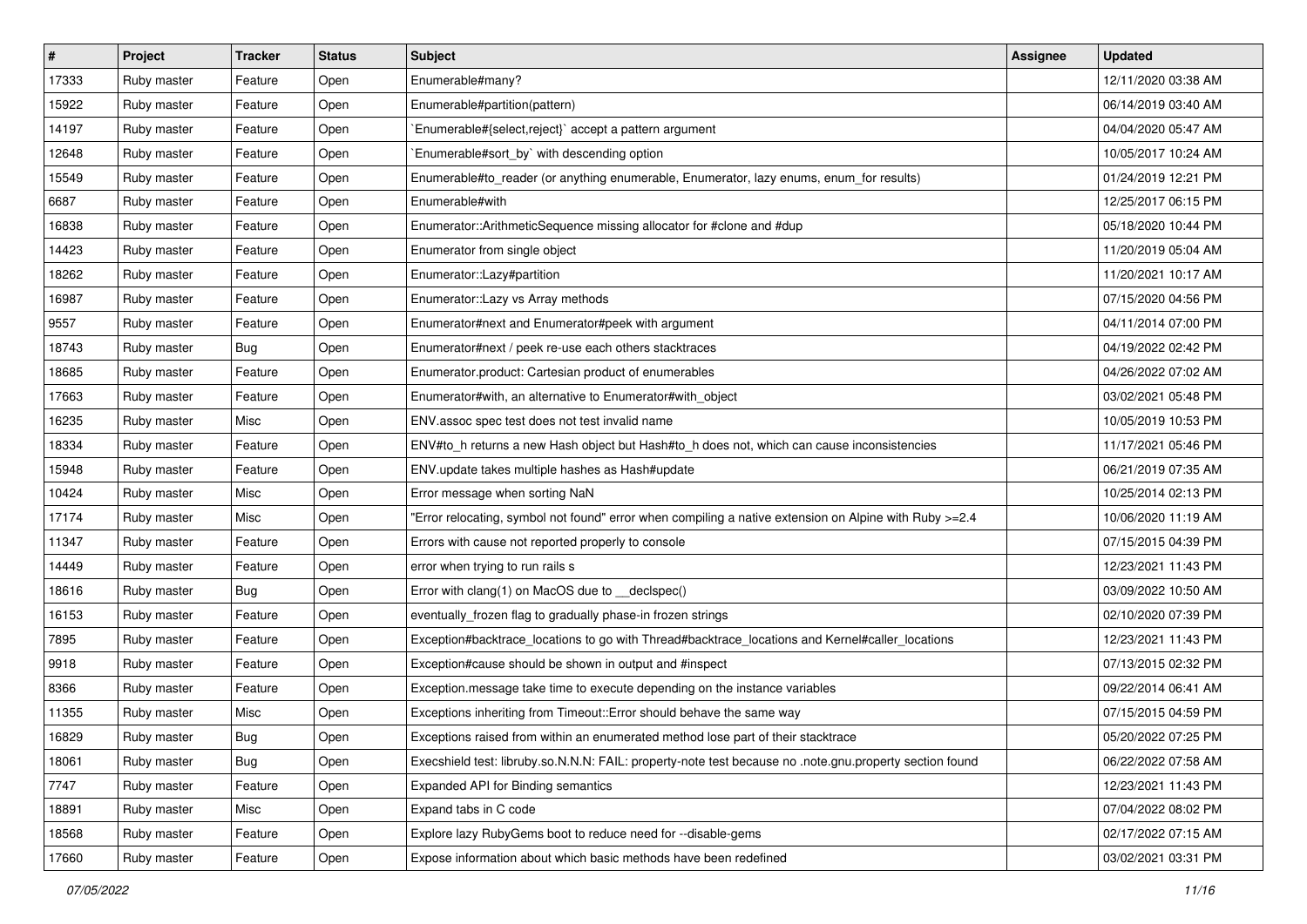| $\vert$ # | Project     | <b>Tracker</b> | <b>Status</b> | Subject                                                                                            | <b>Assignee</b> | <b>Updated</b>      |
|-----------|-------------|----------------|---------------|----------------------------------------------------------------------------------------------------|-----------------|---------------------|
| 8598      | Ruby master | Feature        | Open          | Expose information whether a timezone offset has been explicitly set on DateTime object            |                 | 07/03/2013 08:27 PM |
| 14896     | Ruby master | Feature        | Open          | Expose Net::HTTPResponse socket for integration with libraries expecting an IO                     |                 | 07/04/2018 10:05 PM |
| 18821     | Ruby master | Feature        | Open          | Expose Pattern Matching interfaces in core classes                                                 |                 | 06/09/2022 07:24 AM |
| 17611     | Ruby master | Feature        | Open          | Expose `rb_execarg` interfaces and `rb_grantpt`                                                    |                 | 02/07/2021 01:52 AM |
| 16562     | Ruby master | Feature        | Open          | Expose rb_io_set_encoding_internal to reduce function calls on loading source files                |                 | 01/27/2020 06:05 AM |
| 15261     | Ruby master | Feature        | Open          | Expose rl_variable_value as Readline.variable_value                                                |                 | 10/29/2018 12:08 PM |
| 14217     | Ruby master | Feature        | Open          | Expose RUBY_PATCHLEVEL_STR or similar with patch level info for rc/preview as a constant           |                 | 06/01/2018 03:00 AM |
| 17159     | Ruby master | Bug            | Open          | extend 'define_method' for Ractor                                                                  |                 | 10/29/2020 04:06 PM |
| 8564      | Ruby master | Feature        | Open          | Extend Module#attr methods                                                                         |                 | 02/05/2015 07:39 PM |
| 15149     | Ruby master | Feature        | Open          | extend string format to nil safe                                                                   |                 | 09/25/2018 03:22 AM |
| 16460     | Ruby master | Feature        | Open          | External names for keyword parameters in method definitions                                        |                 | 01/02/2020 02:11 AM |
| 14900     | Ruby master | Feature        | Open          | Extra allocation in String#byteslice                                                               |                 | 08/31/2020 09:41 PM |
| 15496     | Ruby master | Feature        | Open          | Extract between string as standard String api                                                      |                 | 01/09/2019 08:25 AM |
| 13209     | Ruby master | Misc           | Open          | fact.rb in ruby/sample variations                                                                  |                 | 02/14/2017 12:10 AM |
| 18605     | Ruby master | Bug            | Open          | Fails to run on (newer) 32bit Windows with ucrt                                                    |                 | 04/01/2022 07:52 AM |
| 15380     | Ruby master | Feature        | Open          | faster method lookup for Array#all? #none? #one?                                                   |                 | 12/05/2018 10:11 PM |
| 17001     | Ruby master | Feature        | Open          | [Feature] Dir.scan to yield dirent for efficient and composable recursive directory scaning        |                 | 06/30/2020 07:57 PM |
| 13934     | Ruby master | Feature        | Open          | [Feature request] Being able to set a default encoding other than Unicode on a "per-project" basis |                 | 09/25/2017 05:18 AM |
| 17808     | Ruby master | Feature        | Open          | Feature Request: JS like splat of Object properties as named method parameters                     |                 | 04/17/2021 11:43 PM |
| 14129     | Ruby master | Feature        | Open          | Feature Request: sockets - add support for recvmmsg                                                |                 | 12/12/2017 08:35 AM |
| 16960     | Ruby master | Feature        | Open          | Feedback regarding => in 'As' Pattern Matching                                                     |                 | 06/13/2020 12:32 AM |
| 17263     | Ruby master | Bug            | Open          | Fiber context switch degrades with number of fibers, limit on number of fibers                     |                 | 01/31/2022 02:47 PM |
| 9804      | Ruby master | Feature        | Open          | File::CREATE as a synonym for File::CREAT                                                          |                 | 12/23/2021 11:43 PM |
| 13576     | Ruby master | Feature        | Open          | File#to_path shall be deleted                                                                      |                 | 06/24/2019 08:20 PM |
| 18082     | Ruby master | Misc           | Open          | FileUtils.remove_entry_secure has inconsistent document                                            |                 | 08/17/2021 04:26 PM |
| 18784     | Ruby master | Bug            | Open          | FileUtils.rm_f` and `FileUtils.rm_rf` should not mask exceptions                                   |                 | 05/16/2022 09:04 AM |
| 7106      | Ruby master | Feature        | Open          | FileUtils.touch should allow touching the symlink itself rather than the file the link points to   |                 | 12/25/2017 06:15 PM |
| 13151     | Ruby master | <b>Bug</b>     | Open          | File.writable? doesn't report correctly if a directory is writable on Windows.                     |                 | 01/23/2017 05:46 PM |
| 13869     | Ruby master | Feature        | Open          | Filter non directories from Dir.glob                                                               |                 | 10/20/2017 01:58 AM |
| 12021     | Ruby master | Feature        | Open          | Final instance variables                                                                           |                 | 12/23/2021 11:43 PM |
| 12334     | Ruby master | Feature        | Open          | Final/Readonly Support for Fields / Instance Variables                                             |                 | 07/20/2016 01:49 AM |
| 6946      | Ruby master | Feature        | Open          | FIPS support?                                                                                      |                 | 11/07/2018 04:00 PM |
| 10683     | Ruby master | Feature        | Open          | fix inconsistent behavior of Kernel.Hash()                                                         |                 | 01/02/2015 06:00 AM |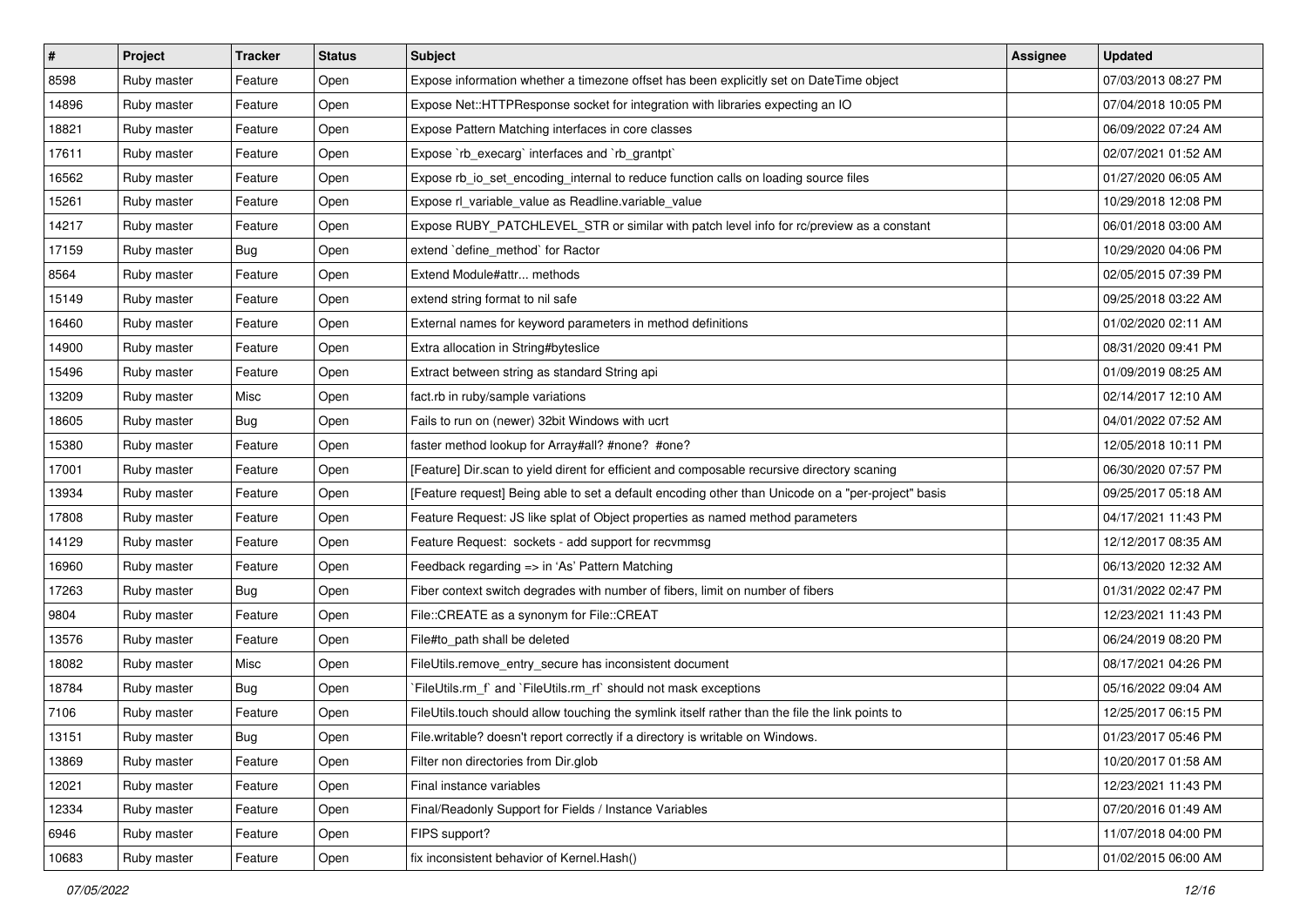| #     | Project     | <b>Tracker</b> | <b>Status</b> | <b>Subject</b>                                                                                                                     | Assignee | <b>Updated</b>      |
|-------|-------------|----------------|---------------|------------------------------------------------------------------------------------------------------------------------------------|----------|---------------------|
| 12116 | Ruby master | Feature        | Open          | Fixnum#divmod`, `Bignum#divmod` with multiple arguments                                                                            |          | 03/21/2016 02:00 PM |
| 13374 | Ruby master | Feature        | Open          | Fix one of performance regressions in method calling                                                                               |          | 06/24/2019 08:32 PM |
| 18152 | Ruby master | Bug            | Open          | Fix theoretical bug with signals + qsort                                                                                           |          | 09/08/2021 03:38 PM |
| 15136 | Ruby master | Misc           | Open          | Fix - Wparentheses warnings                                                                                                        |          | 09/20/2018 09:41 AM |
| 15435 | Ruby master | Feature        | Open          | Float D Infinity 000000000000                                                                                                      |          | 12/20/2018 02:27 PM |
| 9522  | Ruby master | Feature        | Open          | Float("NaN"), Float("Infinity")                                                                                                    |          | 02/16/2014 05:36 AM |
| 18477 | Ruby master | Feature        | Open          | Float#sqrt and Integer#sqrt                                                                                                        |          | 01/11/2022 07:34 PM |
| 16478 | Ruby master | Feature        | Open          | Fold symbol tables for tracking basic operation method redefinition changes into a single ID table                                 |          | 01/04/2020 01:42 AM |
| 16276 | Ruby master | Feature        | Open          | For consideration: "private doend" / "protected doend"                                                                             |          | 11/19/2019 04:27 AM |
| 15423 | Ruby master | <b>Bug</b>     | Open          | fork leapfrog leaks memory on FreeBSD 11.2                                                                                         |          | 12/16/2018 02:28 PM |
| 10000 | Ruby master | Feature        | Open          | format width and precision with symbol hash                                                                                        |          | 07/01/2014 01:25 AM |
| 17353 | Ruby master | Feature        | Open          | Functional chaining operator                                                                                                       |          | 11/30/2020 03:29 AM |
| 18796 | Ruby master | <b>Bug</b>     | Open          | GC compaction gets stuck on Mac OS when a debugger is attached                                                                     |          | 06/08/2022 08:25 AM |
| 14275 | Ruby master | Feature        | Open          | GC not aggressive enough                                                                                                           |          | 06/17/2021 06:54 PM |
| 13847 | Ruby master | Feature        | Assigned      | Gem activated problem for default gems                                                                                             |          | 12/10/2020 08:53 AM |
| 16897 | Ruby master | Feature        | Open          | General purpose memoizer in Ruby 3 with Ruby 2 performance                                                                         |          | 06/26/2020 03:51 PM |
| 8862  | Ruby master | Feature        | Open          | getoptlong to accept user-provided commandline                                                                                     |          | 09/04/2013 09:53 PM |
| 10312 | Ruby master | Misc           | Open          | Give people more control over how the ruby parser sees code and lexical code elements (valid/invalid -<br>toggle options) + macros |          | 01/20/2016 05:14 PM |
| 12113 | Ruby master | Feature        | Open          | Global method inside Delegator causes NameError                                                                                    |          | 03/01/2016 01:58 AM |
| 16615 | Ruby master | Feature        | Open          | Group style access scope for macros                                                                                                |          | 03/09/2020 02:39 PM |
| 8772  | Ruby master | Feature        | Open          | Hash alias #  merge, and the case for Hash and Array polymorphism                                                                  |          | 12/25/2017 06:15 PM |
| 13211 | Ruby master | Feature        | Open          | Hash#delete taking a splat                                                                                                         |          | 04/29/2017 08:41 PM |
| 12282 | Ruby master | Feature        | Open          | Hash#dig! for repeated applications of Hash#fetch                                                                                  |          | 12/28/2018 05:31 AM |
| 15431 | Ruby master | Misc           | Open          | Hashes and arrays should not require commas to seperate values when using new lines                                                |          | 12/18/2018 11:05 AM |
| 12165 | Ruby master | Feature        | Open          | Hash#first, Hash#last                                                                                                              |          | 03/12/2016 10:55 AM |
| 14636 | Ruby master | Feature        | Open          | `Hash` has a method for accessing the shortest path towards a certain key                                                          |          | 03/28/2018 09:42 AM |
| 10177 | Ruby master | Feature        | Open          | Hash#has_key? and Hash#has_value? should be deprecated                                                                             |          | 09/19/2014 06:01 PM |
| 14788 | Ruby master | Feature        | Open          | 'Hash#keys' Could Accept a Block                                                                                                   |          | 03/25/2020 01:49 PM |
| 16436 | Ruby master | Misc           | Open          | hash missing #last method, make it not so consistent (it has #first)                                                               |          | 01/06/2021 09:47 AM |
| 16252 | Ruby master | Feature        | Open          | Hash#partition should return hashes                                                                                                |          | 11/18/2021 03:54 PM |
| 12586 | Ruby master | Feature        | Open          | Hash#sample                                                                                                                        |          | 08/10/2016 04:08 AM |
| 13795 | Ruby master | Feature        | Open          | Hash#select return type does not match Hash#find_all                                                                               |          | 06/24/2019 06:33 PM |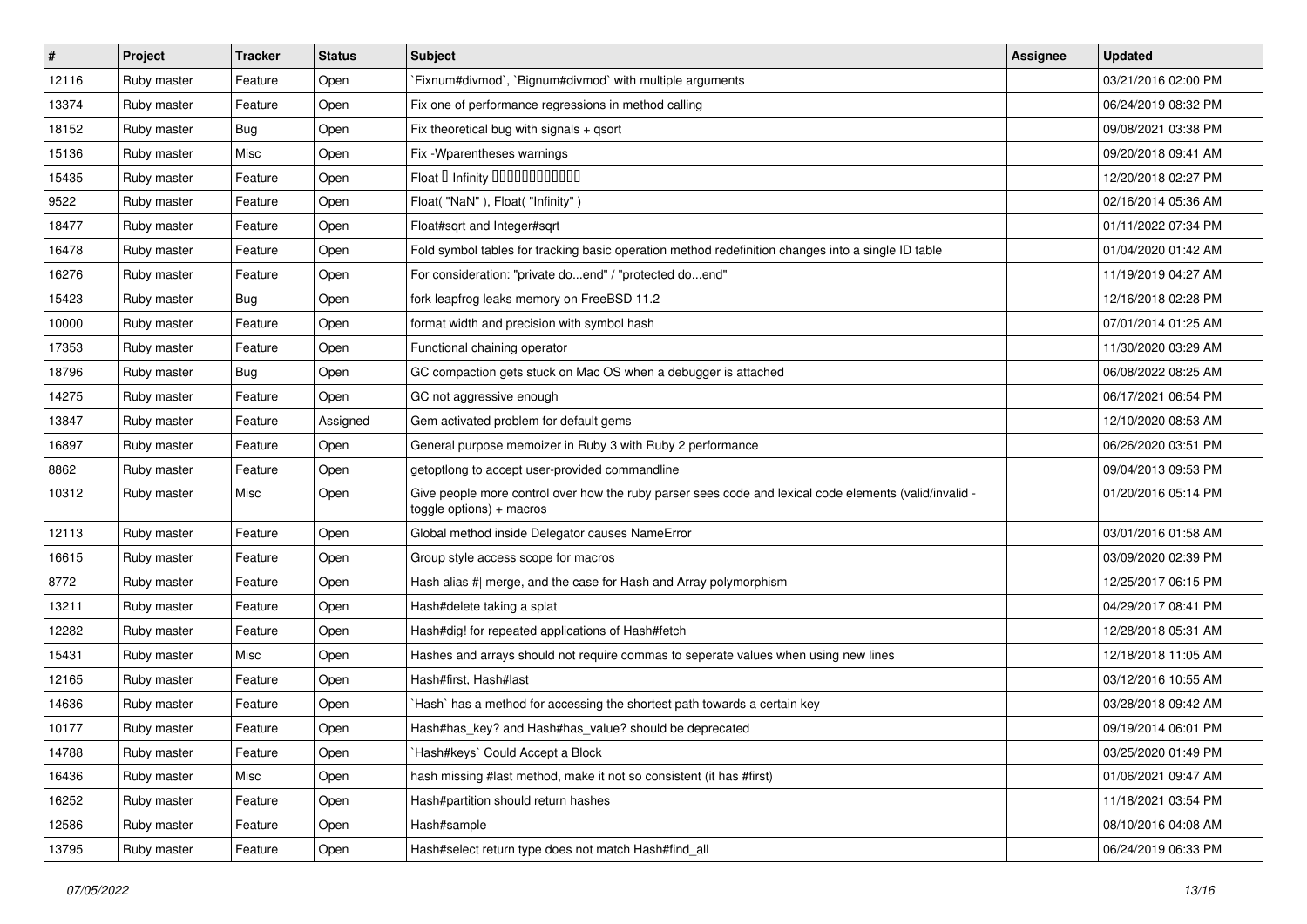| #     | Project     | <b>Tracker</b> | <b>Status</b> | <b>Subject</b>                                                                                                                | Assignee | <b>Updated</b>      |
|-------|-------------|----------------|---------------|-------------------------------------------------------------------------------------------------------------------------------|----------|---------------------|
| 14580 | Ruby master | Feature        | Open          | Hash#store accepts a block                                                                                                    |          | 03/08/2018 11:59 AM |
| 17315 | Ruby master | Feature        | Open          | Hash #transform                                                                                                               |          | 11/13/2020 08:38 PM |
| 16183 | Ruby master | Feature        | Open          | Hash#with default                                                                                                             |          | 09/27/2019 08:35 AM |
| 17472 | Ruby master | Feature        | Open          | HashWithIndifferentAccess like Hash extension                                                                                 |          | 06/16/2022 01:08 AM |
| 17790 | Ruby master | Feature        | Open          | Have a way to clear a String without resetting its capacity                                                                   |          | 04/21/2021 11:27 PM |
| 11026 | Ruby master | Feature        | Open          | How atomic should dynamic regexp with "once" flag be?                                                                         |          | 12/23/2021 11:43 PM |
| 12986 | Ruby master | Feature        | Open          | HTTP/request basic_auth context should be switched                                                                            |          | 06/24/2019 10:38 PM |
| 12985 | Ruby master | Feature        | Open          | HTTP should handle cookies                                                                                                    |          | 06/24/2019 10:38 PM |
| 14710 | Ruby master | Feature        | Open          | I'd like to know from C API that "It has only one reference to Ruby object" to determine whether it is a<br>temporary object. |          | 04/24/2018 11:28 PM |
| 17199 | Ruby master | Misc           | Open          | id outputed by inspect and to s output does not allow to find actual object id and vice-versa                                 |          | 10/20/2020 09:35 PM |
| 14701 | Ruby master | Feature        | Open          | If the object is not frozen, I want to be able to redefine the compound assignment operator.                                  |          | 08/11/2019 08:46 PM |
| 12008 | Ruby master | Feature        | Open          | Immutable object graphs (a.k.a. deep freeze)                                                                                  |          | 06/27/2019 10:29 PM |
| 10273 | Ruby master | Feature        | Open          | Immutable Ruby                                                                                                                |          | 12/23/2021 11:43 PM |
| 16142 | Ruby master | Feature        | Open          | Implement code_range in Proc and Method                                                                                       |          | 11/28/2019 07:43 AM |
| 14136 | Ruby master | Feature        | Open          | Implement #empty? on more classes                                                                                             |          | 10/27/2018 07:20 AM |
| 11629 | Ruby master | Feature        | Open          | Implement Enhanced Mail System Status Codes (rfc1893)                                                                         |          | 10/28/2015 10:38 AM |
| 16741 | Ruby master | Feature        | Open          | Implement Shellwords.shellescape correctly for Windows                                                                        |          | 03/29/2020 07:54 AM |
| 11588 | Ruby master | Feature        | Open          | Implement structured warnings                                                                                                 |          | 12/06/2015 08:48 PM |
| 10477 | Ruby master | Feature        | Open          | Implicit interfaces                                                                                                           |          | 12/23/2021 11:43 PM |
| 10561 | Ruby master | Feature        | Open          | Improve function of Thread::Backtrace::Location #path and #absolute_path                                                      |          | 09/24/2020 09:39 AM |
| 16648 | Ruby master | Feature        | Open          | improve GC performance by 5% with builtin_prefetch                                                                            |          | 02/29/2020 06:27 PM |
| 15744 | Ruby master | Misc           | Open          | Improvement needed to documentation of 'Literals'                                                                             |          | 06/24/2019 02:27 AM |
| 17311 | Ruby master | Feature        | Open          | Improve performance Array#deconstruct & Array#to_ary                                                                          |          | 11/08/2020 07:12 AM |
| 17416 | Ruby master | Feature        | Open          | Improve performance Kernel#itself                                                                                             |          | 12/21/2020 01:14 PM |
| 13436 | Ruby master | Feature        | Open          | Improve performance of Array# <= > with Fixnum/Float/String elements                                                          |          | 06/24/2019 08:26 PM |
| 13506 | Ruby master | Feature        | Open          | Improve performance of Complex#{+,-,*,/,**,abs2}                                                                              |          | 06/24/2019 08:21 PM |
| 13482 | Ruby master | Feature        | Open          | Improve performance of "set instance variable"                                                                                |          | 06/24/2019 08:25 PM |
| 13507 | Ruby master | Feature        | Open          | Improve performance of some Complex methods where call Numeric#real? internally                                               |          | 06/24/2019 08:21 PM |
| 13750 | Ruby master | Feature        | Open          | Improve String#casecmp? and Symbol#casecmp? performance with ASCII string                                                     |          | 01/24/2021 07:12 AM |
| 17143 | Ruby master | Feature        | Open          | Improve support for warning categories                                                                                        |          | 11/20/2020 01:05 PM |
| 15909 | Ruby master | Feature        | Open          | Improve Thread#exit documentation                                                                                             |          | 06/09/2019 12:05 AM |
| 13342 | Ruby master | Feature        | Open          | Improve yielding block performance                                                                                            |          | 06/24/2019 08:33 PM |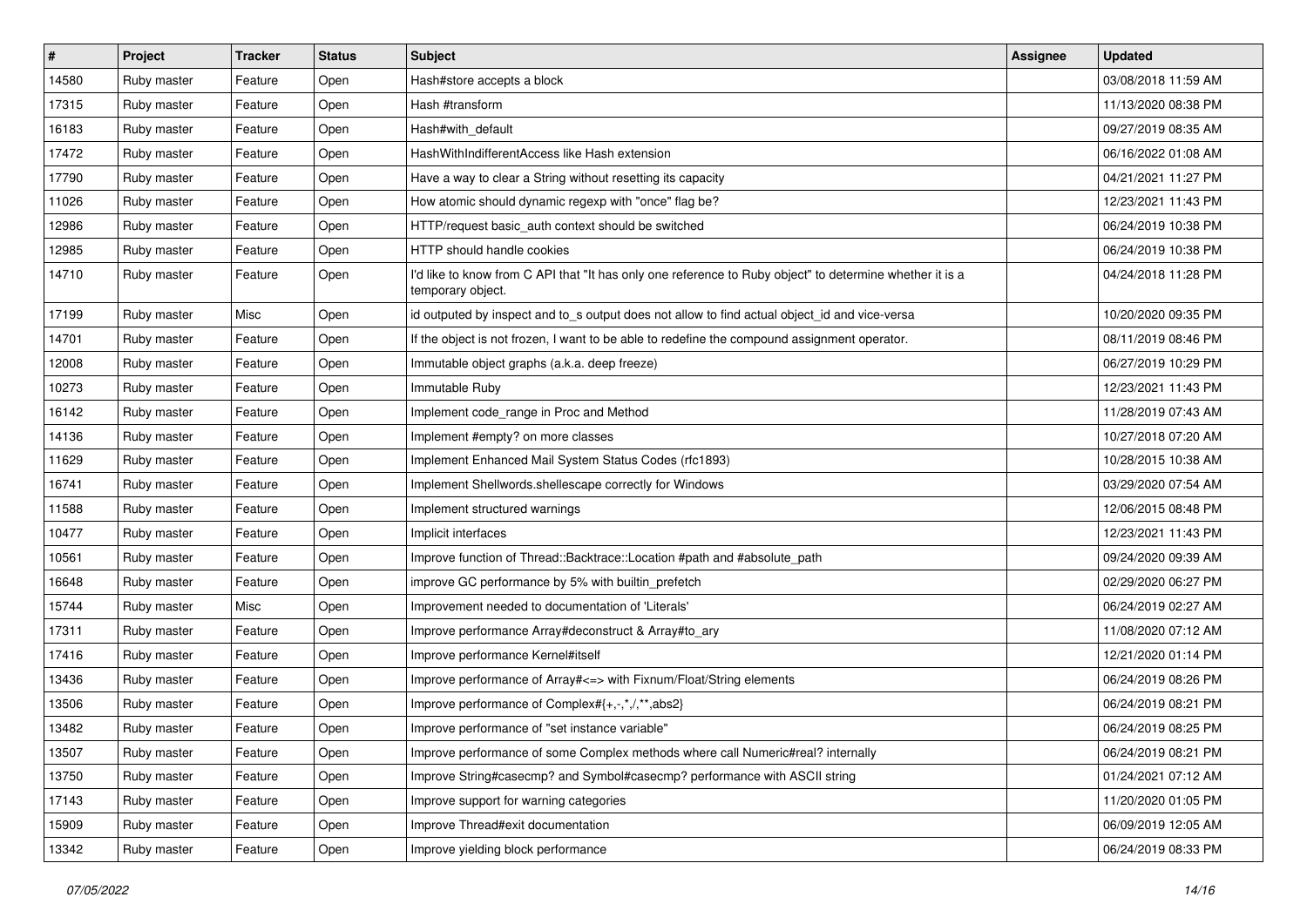| $\sharp$ | Project     | <b>Tracker</b> | <b>Status</b> | <b>Subject</b>                                                                                                                                            | <b>Assignee</b> | <b>Updated</b>      |
|----------|-------------|----------------|---------------|-----------------------------------------------------------------------------------------------------------------------------------------------------------|-----------------|---------------------|
| 16745    | Ruby master | Feature        | Open          | Improving Date and DateTime comparison                                                                                                                    |                 | 03/31/2020 10:32 PM |
| 12751    | Ruby master | Misc           | Open          | Incompatibility of Ruby 3                                                                                                                                 |                 | 09/14/2016 12:48 PM |
| 18768    | Ruby master | <b>Bug</b>     | Open          | Inconsistent behavior of IO, StringIO and String each_line methods when return paragraph and chomp: true<br>passed                                        |                 | 06/10/2022 03:46 PM |
| 18770    | Ruby master | Bug            | Open          | Inconsistent behavior of IO/StringIO's each methods when called with nil as a separator, limit and chomp:<br>true                                         |                 | 06/06/2022 05:38 PM |
| 17990    | Ruby master | <b>Bug</b>     | Open          | Inconsistent behavior of Regexp quantifiers over characters with complex case foldings                                                                    |                 | 06/15/2021 11:59 AM |
| 12214    | Ruby master | Feature        | Open          | Inconsistent behaviour and lack of warnings/errors when referencing duplicated variables                                                                  |                 | 03/24/2016 04:58 PM |
| 13153    | Ruby master | Feature        | Open          | Inconsistent sprintf formatting for 0 value                                                                                                               |                 | 09/29/2020 03:30 PM |
| 18780    | Ruby master | Bug            | Open          | Incorrect binding receiver for C API rb_eval_string()                                                                                                     |                 | 06/15/2022 12:14 AM |
| 18151    | Ruby master | Feature        | Open          | Incorrect Resolv result when DNS server is unreachable                                                                                                    |                 | 09/18/2021 12:22 AM |
| 18507    | Ruby master | <b>Bug</b>     | Open          | Incorrect target_os detection in configure script                                                                                                         |                 | 01/25/2022 08:57 AM |
| 14378    | Ruby master | Feature        | Open          | Increase Fixnum range on Windows from 31 bits to 63 bits                                                                                                  |                 | 06/18/2021 07:31 PM |
| 6783     | Ruby master | Feature        | Open          | Infinite loop in inspect, not overriding inspect, to_s, and no known circular references. Stepping into inspect<br>in debugger locks it up with 100% CPU. |                 | 08/05/2019 11:13 PM |
| 10793    | Ruby master | Feature        | Open          | Infrastructure/Release-Management: Sign releases                                                                                                          |                 | 02/12/2016 09:20 PM |
| 14025    | Ruby master | Feature        | Open          | #initialize with ivars                                                                                                                                    |                 | 10/19/2017 06:50 AM |
| 16347    | Ruby master | Feature        | Open          | InmutableObject                                                                                                                                           |                 | 12/23/2021 11:44 PM |
| 18423    | Ruby master | Feature        | Open          | Installing stable versions like 3.0.3 from source generates fatal error by make                                                                           |                 | 12/23/2021 11:44 PM |
| 16924    | Ruby master | Feature        | Open          | instance eval equivalent for RubyVM::InstructionSequence                                                                                                  |                 | 05/30/2020 03:49 PM |
| 18815    | Ruby master | Feature        | Open          | instance {eval, exec} vs Proc#>>                                                                                                                          |                 | 06/02/2022 05:17 PM |
| 18069    | Ruby master | Feature        | Open          | instance_exec` is just ignored when the block is originally a method                                                                                      |                 | 08/10/2021 05:33 AM |
| 14401    | Ruby master | Feature        | Open          | Integer#digits0000000000000000                                                                                                                            |                 | 01/25/2018 01:13 PM |
| 13927    | Ruby master | Feature        | Open          | Integrate module_function as a core language type                                                                                                         |                 | 09/25/2017 10:30 PM |
| 17474    | Ruby master | Feature        | Open          | Interpreting constants at compile time                                                                                                                    |                 | 01/07/2021 04:40 PM |
| 18055    | Ruby master | Feature        | Open          | Introduce                                                                                                                                                 |                 | 07/30/2021 09:30 AM |
| 14672    | Ruby master | Feature        | Open          | Introduce a Date.safe_parse method                                                                                                                        |                 | 04/18/2018 10:11 AM |
| 18498    | Ruby master | Feature        | Open          | Introduce a public WeakKeysMap that compares by equality                                                                                                  |                 | 02/20/2022 04:06 PM |
| 12350    | Ruby master | Feature        | Open          | Introduce Array#find! that raises an error if element not found                                                                                           |                 | 07/19/2016 06:20 AM |
| 18057    | Ruby master | Feature        | Open          | Introduce Array#mean                                                                                                                                      |                 | 08/02/2021 02:16 PM |
| 18395    | Ruby master | Feature        | Open          | Introduce Array#subtract! for performance                                                                                                                 |                 | 12/08/2021 04:42 PM |
| 12573    | Ruby master | Feature        | Open          | Introduce a straightforward way to discover whether a process is running                                                                                  |                 | 04/19/2017 12:05 PM |
| 12211    | Ruby master | Feature        | Open          | introduce Date#first_of_month and Date#last_of_month                                                                                                      |                 | 03/26/2016 12:58 AM |
| 18135    | Ruby master | Feature        | Open          | Introduce Enumerable#detect only                                                                                                                          |                 | 09/02/2021 05:44 PM |